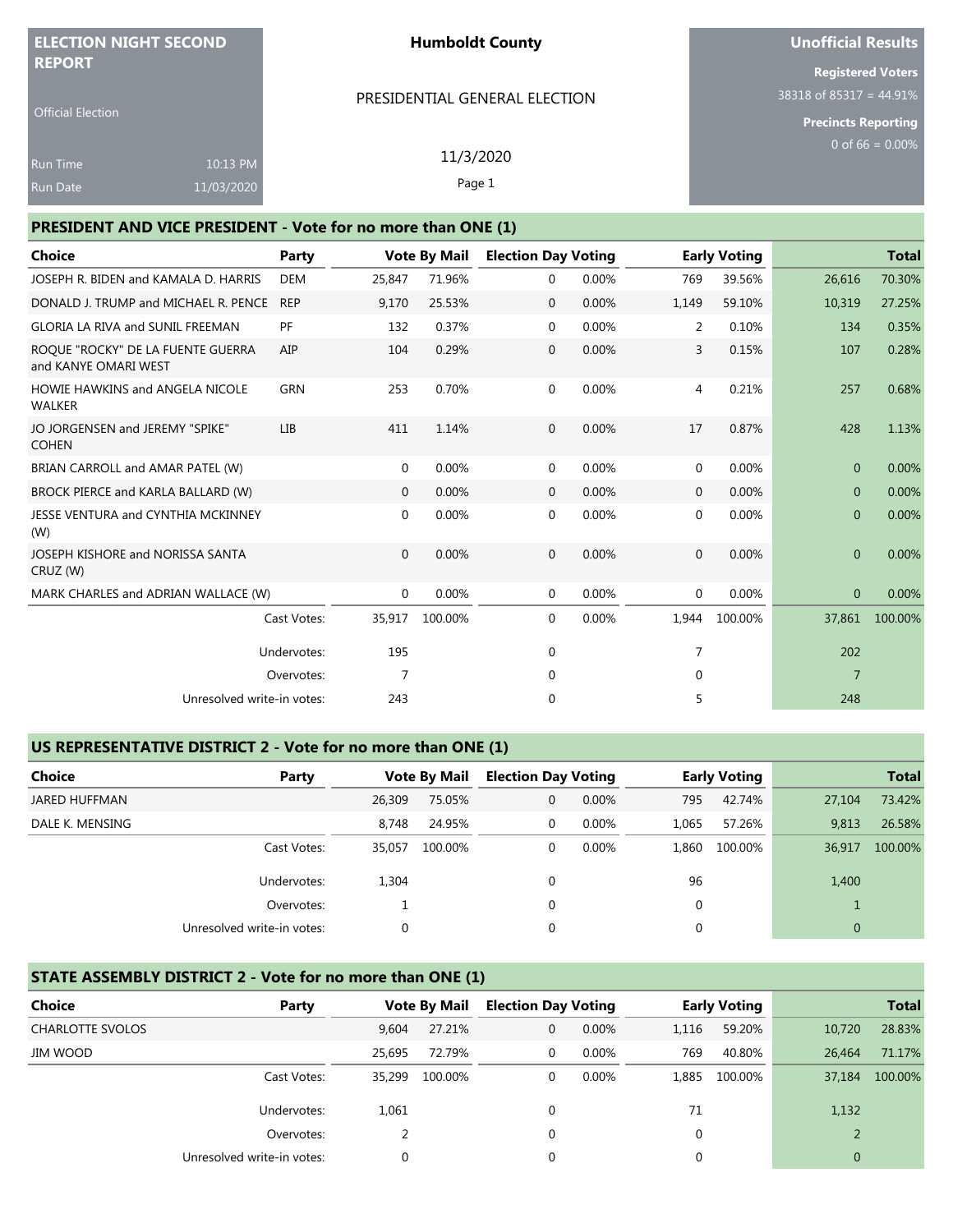| <b>ELECTION NIGHT SECOND</b>              |                        | <b>Humboldt County</b>                                                                              | Unofficial Results                                                                  |  |  |
|-------------------------------------------|------------------------|-----------------------------------------------------------------------------------------------------|-------------------------------------------------------------------------------------|--|--|
| <b>REPORT</b><br><b>Official Election</b> |                        | PRESIDENTIAL GENERAL ELECTION                                                                       | <b>Registered Voters</b><br>$38318$ of 85317 = 44.91%<br><b>Precincts Reporting</b> |  |  |
| <b>Run Time</b><br><b>Run Date</b>        | 10:13 PM<br>11/03/2020 | 11/3/2020<br>Page 2                                                                                 | 0 of $66 = 0.00\%$                                                                  |  |  |
|                                           |                        | SHASTA TEHAMA TRINITY COLLEGE GOVERNING BOARD MEMBER TRUSTEE AREA E - Vote for no more than ONE (1) |                                                                                     |  |  |

| Choice          | Party                      |    | <b>Vote By Mail</b> | <b>Election Day Voting</b> |          |              |       | <b>Early Voting</b> |         |  | <b>Total</b> |
|-----------------|----------------------------|----|---------------------|----------------------------|----------|--------------|-------|---------------------|---------|--|--------------|
| RAYOLA B. PRATT |                            |    | 58.33%              | $\mathbf{0}$               | $0.00\%$ | $\mathbf{0}$ | 0.00% |                     | 58.33%  |  |              |
| STEPHEN BELL    |                            | 5. | 41.67%              | 0                          | $0.00\%$ | $\mathbf 0$  | 0.00% | 5.                  | 41.67%  |  |              |
|                 | Cast Votes:                | 12 | 100.00%             | 0                          | 0.00%    | 0            | 0.00% | 12                  | 100.00% |  |              |
|                 | Undervotes:                |    |                     |                            |          | 0            |       |                     |         |  |              |
|                 | Overvotes:                 |    |                     |                            |          | $\Omega$     |       | $\Omega$            |         |  |              |
|                 | Unresolved write-in votes: |    |                     |                            |          | 0            |       | $\Omega$            |         |  |              |

### **REDWOOD COMMUNITY COLLEGE DISTRICT GOVERNING BOARD MEMBER TRUSTEE AREA 7 - Vote for no more than ONE (1)**

| <b>Choice</b>      | Party                      |       | <b>Vote By Mail</b> |              | <b>Election Day Voting</b> |          | <b>Early Voting</b> | <b>Total</b>   |         |
|--------------------|----------------------------|-------|---------------------|--------------|----------------------------|----------|---------------------|----------------|---------|
| SALLY BIGGIN       |                            | 2,119 | 67.59%              | $\mathbf{0}$ | $0.00\%$                   | 24       | 58.54%              | 2,143          | 67.47%  |
| STEPHEN A. BURBANK |                            | 1.016 | 32.41%              | 0            | $0.00\%$                   | 17       | 41.46%              | 1,033          | 32.53%  |
|                    | Cast Votes:                | 3.135 | 100.00%             | 0            | 0.00%                      | 41       | 100.00%             | 3,176          | 100.00% |
|                    | Undervotes:                | 875   |                     | $\Omega$     |                            | 21       |                     | 896            |         |
|                    | Overvotes:                 | 0     |                     | 0            |                            | $\Omega$ |                     | $\overline{0}$ |         |
|                    | Unresolved write-in votes: | 15    |                     |              |                            |          |                     | 16             |         |

### **REDWOOD COMMUNITY COLLEGE DISTRICT GOVERNING BOARD MEMBER TRUSTEE AREA 6 - Vote for no more than ONE (1)**

| <b>Choice</b><br>Party         |       | <b>Vote By Mail</b> | <b>Election Day Voting</b> |          |     | <b>Early Voting</b> |       | <b>Total</b> |
|--------------------------------|-------|---------------------|----------------------------|----------|-----|---------------------|-------|--------------|
| <b>KEOKI BURBANK</b>           | 2.241 | 41.03%              | $\mathbf{0}$               | $0.00\%$ | 169 | 48.42%              | 2.410 | 41.47%       |
| <b>COLLEEN BRIDGET MULLERY</b> | 3,221 | 58.97%              | $\mathbf 0$                | 0.00%    | 180 | 51.58%              | 3.401 | 58.53%       |
| Cast Votes:                    | 5.462 | 100.00%             | $\mathbf 0$                | 0.00%    | 349 | 100.00%             | 5,811 | 100.00%      |
| Undervotes:                    | 1,688 |                     | $\Omega$                   |          | 114 |                     | 1,802 |              |
| Overvotes:                     | 4     |                     | $\Omega$                   |          | 0   |                     | 4     |              |
| Unresolved write-in votes:     | 25    |                     | $\mathbf 0$                |          |     |                     | 27    |              |

### **KLAMATH TRINITY JOINT UNIFIED SCHOOL DISTRICT GOVERNING BOARD MEMBER TRUSTEE AREA 4 - Vote for no more than ONE (1)**

| <b>Choice</b><br>Party      |     | <b>Vote By Mail</b> | <b>Election Day Voting</b> |          |   | <b>Early Voting</b> |     | <b>Total</b> |
|-----------------------------|-----|---------------------|----------------------------|----------|---|---------------------|-----|--------------|
| KATHLEEN HOFACKER           | 50  | 40.98%              | $\mathbf{0}$               | $0.00\%$ | 0 | 0.00%               | 50  | 40.98%       |
| KEDUESCHE J. LARA COLEGROVE | 72  | 59.02%              | $\Omega$                   | $0.00\%$ | 0 | 0.00%               | 72  | 59.02%       |
| Cast Votes:                 | 122 | 100.00%             | $\Omega$                   | $0.00\%$ | 0 | $0.00\%$            | 122 | 100.00%      |
| Undervotes:                 |     |                     | 0                          |          | 0 |                     |     |              |
| Overvotes:                  |     |                     |                            |          |   |                     |     |              |
| Unresolved write-in votes:  |     |                     |                            |          |   |                     |     |              |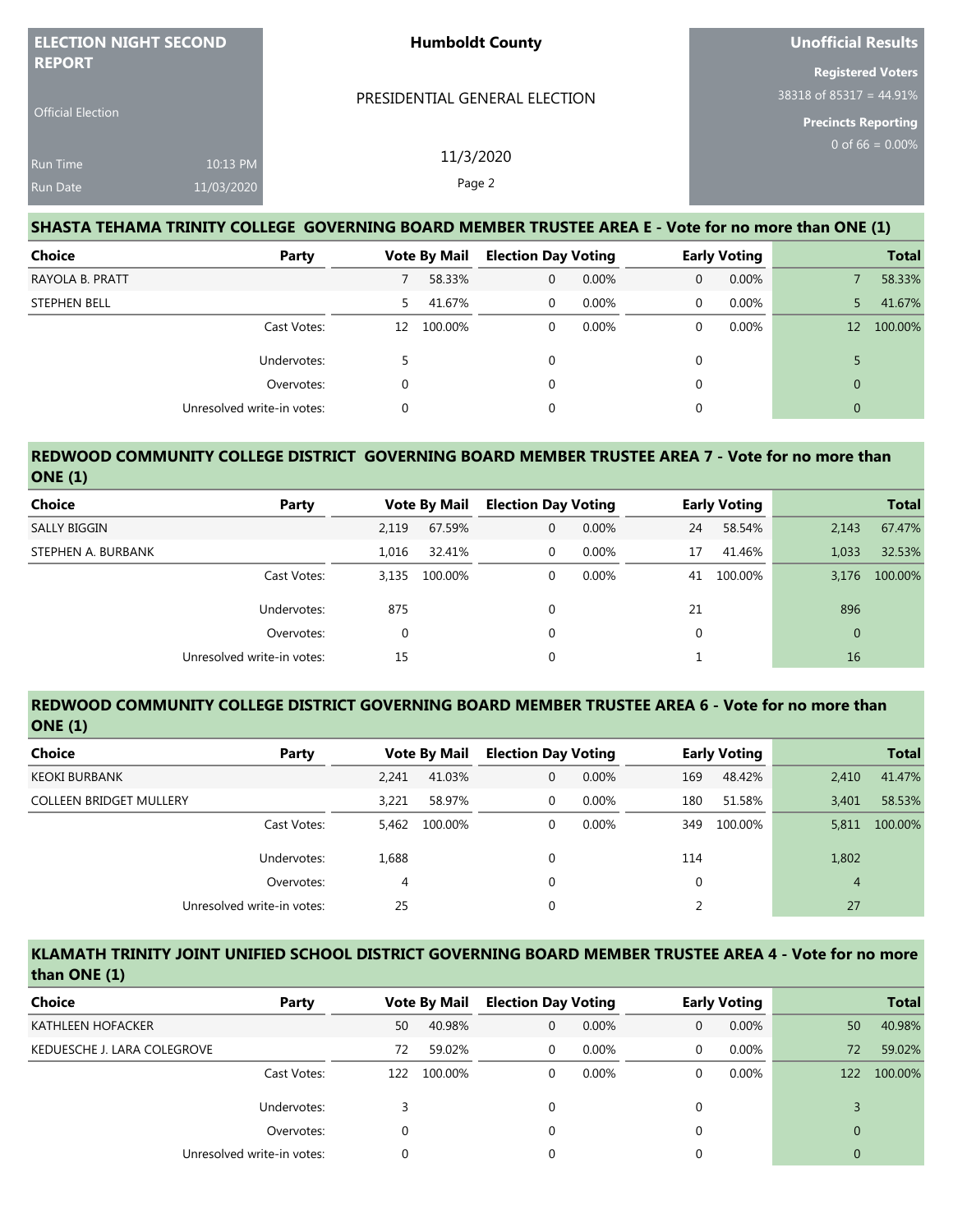| <b>ELECTION NIGHT SECOND</b> |            | <b>Humboldt County</b>        | <b>Unofficial Results</b>              |
|------------------------------|------------|-------------------------------|----------------------------------------|
| <b>REPORT</b>                |            |                               | <b>Registered Voters</b>               |
|                              |            | PRESIDENTIAL GENERAL ELECTION | $38318$ of $853\overline{17}$ = 44.91% |
| <b>Official Election</b>     |            |                               | <b>Precincts Reporting</b>             |
| <b>Run Time</b>              | 10:13 PM   | 11/3/2020                     | $0 \text{ of } 66 = 0.00\%$            |
| Run Date                     | 11/03/2020 | Page 3                        |                                        |

### **KLAMATH TRINITY JOINT UNIFIED SCHOOL DISTRICT GOVERNING BOARD MEMBER TRUSTEE AREA 7 - Vote for no more than ONE (1)**

| Choice                 | Party                      |    | <b>Vote By Mail</b> | <b>Election Day Voting</b> |          |   | <b>Early Voting</b> |          | <b>Total</b> |
|------------------------|----------------------------|----|---------------------|----------------------------|----------|---|---------------------|----------|--------------|
| <b>BARBARA MCCOVEY</b> |                            | 5. | 62.50%              | $\mathbf{0}$               | 0.00%    | 0 | 0.00%               |          | 62.50%       |
| DEBBIE MYERS           |                            | 3  | 37.50%              | $\overline{0}$             | $0.00\%$ | 0 | 0.00%               |          | 37.50%       |
|                        | Cast Votes:                | 8  | 100.00%             | $\mathbf{0}$               | $0.00\%$ | 0 | 0.00%               | 8        | 100.00%      |
|                        | Undervotes:                |    |                     | $\Omega$                   |          | 0 |                     |          |              |
|                        | Overvotes:                 |    |                     | $\Omega$                   |          | 0 |                     | $\Omega$ |              |
|                        | Unresolved write-in votes: |    |                     | 0                          |          | 0 |                     |          |              |

### **SOUTHERN HUMBOLDT JOINT UNIFIED SCHOOL DISTRICT GOVERNING BOARD MEMBER - Vote for no more than TWO (2)**

| <b>Choice</b><br>Party     |       | <b>Vote By Mail</b> | <b>Election Day Voting</b> |          |    | <b>Early Voting</b> |       | <b>Total</b> |
|----------------------------|-------|---------------------|----------------------------|----------|----|---------------------|-------|--------------|
| CINNAMON O'NEILL-PAULA     | 940   | 30.33%              | 0                          | 0.00%    | 8  | 23.53%              | 948   | 30.26%       |
| CHRISTINE MARIE DOYKA      | 821   | 26.49%              | $\mathbf 0$                | 0.00%    | 10 | 29.41%              | 831   | 26.52%       |
| NICOLE KEENAN              | 511   | 16.49%              | $\mathbf{0}$               | 0.00%    | 5. | 14.71%              | 516   | 16.47%       |
| JESSICA K. WILLIS          | 827   | 26.69%              | $\mathbf 0$                | 0.00%    | 11 | 32.35%              | 838   | 26.75%       |
| Cast Votes:                | 3.099 | 100.00%             | $\Omega$                   | $0.00\%$ | 34 | 100.00%             | 3.133 | 100.00%      |
| Undervotes:                | 1,369 |                     | 0                          |          | 25 |                     | 1,394 |              |
| Overvotes:                 |       |                     | 0                          |          |    |                     |       |              |
| Unresolved write-in votes: | 10    |                     | 0                          |          |    |                     | 11    |              |

### **FORTUNA UNION HIGH SCHOOL DISTRICT GOVERNING BOARD MEMBER - Vote for no more than TWO (2)**

| Choice                       | Party                      |       | <b>Vote By Mail</b> | <b>Election Day Voting</b> |          |     | <b>Early Voting</b> | <b>Total</b> |         |
|------------------------------|----------------------------|-------|---------------------|----------------------------|----------|-----|---------------------|--------------|---------|
| <b>CHARLES R. ELLEBRECHT</b> |                            | 2,131 | 29.07%              | $\mathbf{0}$               | $0.00\%$ | 216 | 37.70%              | 2,347        | 29.69%  |
| KENDRA GUIMARAES             |                            | 2.579 | 35.18%              | 0                          | $0.00\%$ | 138 | 24.08%              | 2,717        | 34.38%  |
| <b>JEANA MCCLENDON</b>       |                            | 2.621 | 35.75%              | $\mathbf{0}$               | $0.00\%$ | 219 | 38.22%              | 2,840        | 35.93%  |
|                              | Cast Votes:                | 7,331 | 100.00%             | $\Omega$                   | $0.00\%$ | 573 | 100.00%             | 7.904        | 100.00% |
|                              | Undervotes:                | 3,189 |                     | 0                          |          | 308 |                     | 3,497        |         |
|                              | Overvotes:                 | 0     |                     | $\mathbf 0$                |          |     |                     | 0            |         |
|                              | Unresolved write-in votes: | 50    |                     | $\mathbf 0$                |          |     |                     | 51           |         |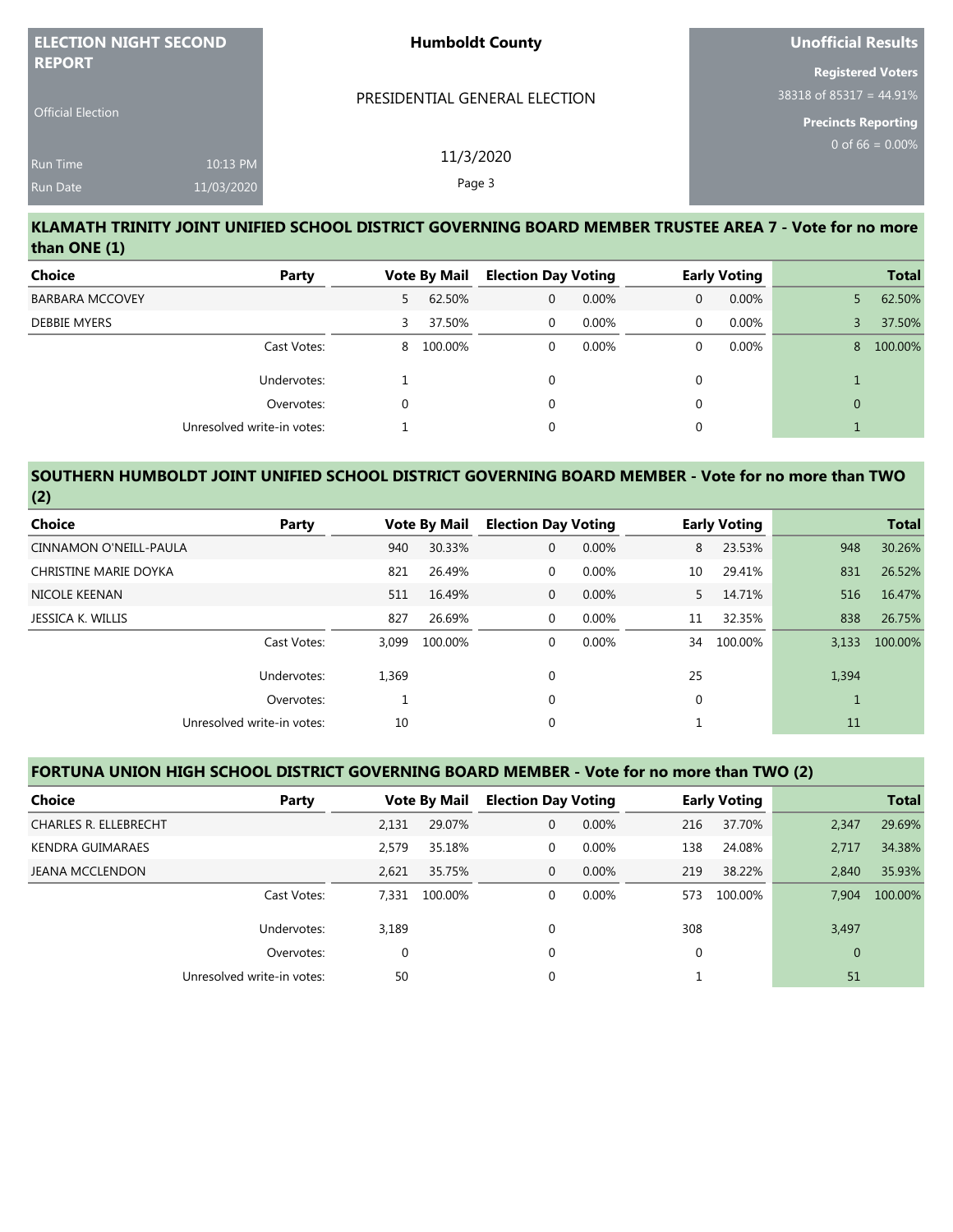| <b>ELECTION NIGHT SECOND</b><br><b>REPORT</b> |                        | <b>Humboldt County</b>                                                                              | <b>Unofficial Results</b>                                                              |
|-----------------------------------------------|------------------------|-----------------------------------------------------------------------------------------------------|----------------------------------------------------------------------------------------|
| <b>Official Election</b>                      |                        | PRESIDENTIAL GENERAL ELECTION                                                                       | <b>Registered Voters</b><br>$38318$ of $85317 = 44.91\%$<br><b>Precincts Reporting</b> |
| <b>Run Time</b><br>Run Date                   | 10:13 PM<br>11/03/2020 | 11/3/2020<br>Page 4                                                                                 | 0 of $66 = 0.00\%$                                                                     |
|                                               |                        | NORTHERN HUMBOLDT UNION HIGH SCHOOL DISTRICT GOVERNING BOARD MEMBER - Vote for no more than TWO (2) |                                                                                        |

| Choice<br>Party            |        | <b>Vote By Mail</b> | <b>Election Day Voting</b> |          | <b>Early Voting</b> |         |        | <b>Total</b> |
|----------------------------|--------|---------------------|----------------------------|----------|---------------------|---------|--------|--------------|
| CEDRIC K. AARON, JR        | 7,978  | 45.12%              | 0                          | 0.00%    | 402                 | 39.92%  | 8,380  | 44.84%       |
| ARISTEA SAULSBURY          | 6.764  | 38.26%              | $\mathbf{0}$               | 0.00%    | 299                 | 29.69%  | 7,063  | 37.79%       |
| <b>JANELLE JONES</b>       | 2,939  | 16.62%              | $\mathbf 0$                | $0.00\%$ | 306                 | 30.39%  | 3,245  | 17.36%       |
| Cast Votes:                | 17,681 | 100.00%             | 0                          | 0.00%    | 1,007               | 100.00% | 18,688 | 100.00%      |
| Undervotes:                | 8,694  |                     | $\mathbf 0$                |          | 554                 |         | 9,248  |              |
| Overvotes:                 |        |                     | 0                          |          | $\Omega$            |         |        |              |
| Unresolved write-in votes: | 75     |                     | 0                          |          | 11                  |         | 86     |              |

## **FERNDALE UNIFIED SCHOOL DISTRICT GOVERNING BOARD MEMBER - Vote for no more than TWO (2)**

| Choice                | Party                      |             | <b>Vote By Mail</b> | <b>Election Day Voting</b> |          | <b>Early Voting</b> |         |                | <b>Total</b> |
|-----------------------|----------------------------|-------------|---------------------|----------------------------|----------|---------------------|---------|----------------|--------------|
| CLIFFORD A. TITUS     |                            | 338         | 24.44%              | $\mathbf{0}$               | 0.00%    | $\overline{3}$      | 20.00%  | 341            | 24.39%       |
| <b>JULIE HAGEMANN</b> |                            | 542         | 39.19%              | $\mathbf 0$                | 0.00%    |                     | 46.67%  | 549            | 39.27%       |
| <b>MERIDITH ORAM</b>  |                            | 348         | 25.16%              | $\mathbf{0}$               | 0.00%    | $\mathbf{3}$        | 20.00%  | 351            | 25.11%       |
| <b>MICHAEL WARNER</b> |                            | 155         | 11.21%              | $\mathbf 0$                | $0.00\%$ | 2                   | 13.33%  | 157            | 11.23%       |
|                       | Cast Votes:                | 1.383       | 100.00%             | 0                          | 0.00%    | 15                  | 100.00% | 1,398          | 100.00%      |
|                       | Undervotes:                | 281         |                     | $\Omega$                   |          |                     |         | 288            |              |
|                       | Overvotes:                 | $\mathbf 0$ |                     | $\mathbf 0$                |          | $\mathbf{0}$        |         | $\overline{0}$ |              |
|                       | Unresolved write-in votes: | 2           |                     | $\mathbf 0$                |          | $\mathbf{0}$        |         | 2              |              |

### **ARCATA SCHOOL DISTRICT GOVERNING BOARD MEMBER TRUSTEE AREA 4 - Vote for no more than ONE (1)**

| Choice                 | Party                      |     | <b>Vote By Mail</b> | <b>Election Day Voting</b> |       |    | <b>Early Voting</b> | <b>Total</b>   |         |
|------------------------|----------------------------|-----|---------------------|----------------------------|-------|----|---------------------|----------------|---------|
| <b>BRIAN HUDGENS</b>   |                            | 462 | 70.21%              | $\mathbf{0}$               | 0.00% | 30 | 65.22%              | 492            | 69.89%  |
| <b>JOSEPH MCKINZIE</b> |                            | 196 | 29.79%              | 0                          | 0.00% | 16 | 34.78%              | 212            | 30.11%  |
|                        | Cast Votes:                | 658 | 100.00%             | $\Omega$                   | 0.00% | 46 | 100.00%             | 704            | 100.00% |
|                        | Undervotes:                | 205 |                     | 0                          |       | 10 |                     | 215            |         |
|                        | Overvotes:                 |     |                     | $\Omega$                   |       | 0  |                     |                |         |
|                        | Unresolved write-in votes: | 4   |                     | 0                          |       | 0  |                     | $\overline{4}$ |         |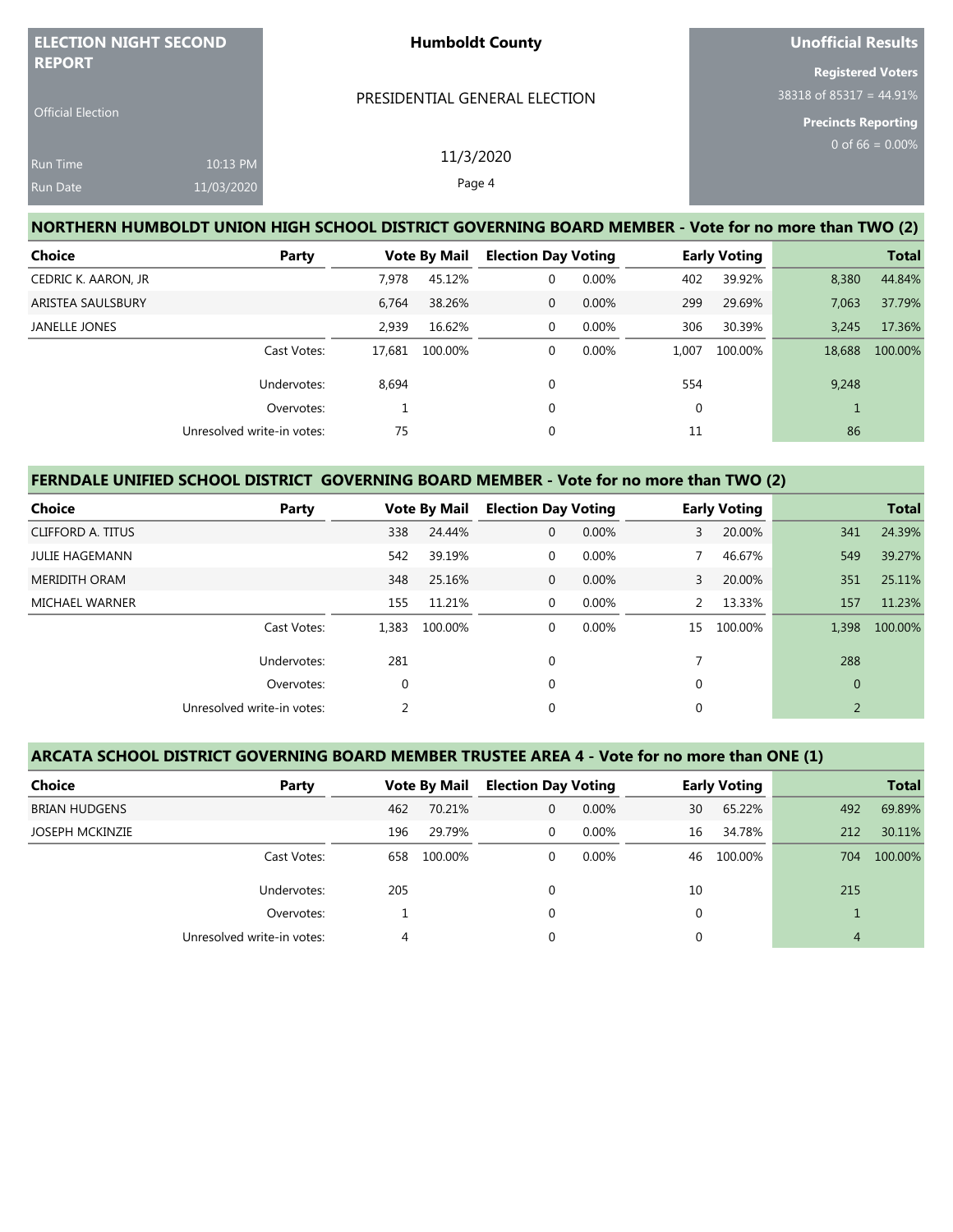| <b>ELECTION NIGHT SECOND</b><br><b>REPORT</b> |            | <b>Humboldt County</b>                                                            | Unofficial Results                                                 |
|-----------------------------------------------|------------|-----------------------------------------------------------------------------------|--------------------------------------------------------------------|
| <b>Official Election</b>                      |            | PRESIDENTIAL GENERAL ELECTION                                                     | <b>Registered Voters</b><br>$38318$ of $853\overline{17}$ = 44.91% |
|                                               |            |                                                                                   | <b>Precincts Reporting</b><br>0 of 66 = $0.00\%$                   |
| <b>Run Time</b>                               | 10:13 PM   | 11/3/2020                                                                         |                                                                    |
| Run Date                                      | 11/03/2020 | Page 5                                                                            |                                                                    |
|                                               |            | HYDESVILLE SCHOOL DISTRICT GOVERNING BOARD MEMBER - Vote for no more than TWO (2) |                                                                    |

| <b>Choice</b><br>Party     |             | <b>Vote By Mail</b> | <b>Election Day Voting</b> |          |              | <b>Early Voting</b> |                | <b>Total</b> |
|----------------------------|-------------|---------------------|----------------------------|----------|--------------|---------------------|----------------|--------------|
| LAURIE NEWMAN              | 291         | 53.30%              | $\mathbf{0}$               | $0.00\%$ | 29           | 53.70%              | 320            | 53.33%       |
| <b>MANDY MARQUEZ</b>       | 134         | 24.54%              | 0                          | 0.00%    | 11           | 20.37%              | 145            | 24.17%       |
| THOMAS VALTERRIA           | 121         | 22.16%              | $\mathbf{0}$               | 0.00%    | 14           | 25.93%              | 135            | 22.50%       |
| Cast Votes:                | 546         | 100.00%             | 0                          | 0.00%    | 54           | 100.00%             | 600            | 100.00%      |
| Undervotes:                | 217         |                     | $\mathbf 0$                |          | 30           |                     | 247            |              |
| Overvotes:                 | $\mathbf 0$ |                     | 0                          |          | $\mathbf{0}$ |                     | $\overline{0}$ |              |
| Unresolved write-in votes: |             |                     | $\mathbf 0$                |          | 0            |                     |                |              |

### **PACIFIC UNION SCHOOL DISTRICT GOVERNING BOARD MEMBER - Vote for no more than TWO (2)**

| <b>Choice</b>         | Party                      |       | <b>Vote By Mail</b> | <b>Election Day Voting</b> |          |             | <b>Early Voting</b> |              | <b>Total</b> |
|-----------------------|----------------------------|-------|---------------------|----------------------------|----------|-------------|---------------------|--------------|--------------|
| CHRISTOPHER J. EMMONS |                            | 417   | 25.90%              | $\mathbf 0$                | $0.00\%$ | 34          | 29.57%              | 451          | 26.14%       |
| RHONDA HALLOCK        |                            | 541   | 33.60%              | $\mathbf{0}$               | $0.00\%$ | 38          | 33.04%              | 579          | 33.57%       |
| <b>JOE KENCKE</b>     |                            | 652   | 40.50%              | $\mathbf 0$                | $0.00\%$ | 43          | 37.39%              | 695          | 40.29%       |
|                       | Cast Votes:                | 1.610 | 100.00%             | 0                          | 0.00%    | 115         | 100.00%             | 1.725        | 100.00%      |
|                       | Undervotes:                | 991   |                     | $\mathbf 0$                |          | 80          |                     | 1,071        |              |
|                       | Overvotes:                 | 0     |                     | $\mathbf 0$                |          | $\mathbf 0$ |                     | $\mathbf{0}$ |              |
|                       | Unresolved write-in votes: |       |                     | $\mathbf 0$                |          |             |                     | 10           |              |

### **MCKINLEYVILLE UNION SCHOOL DISTRICT GOVERNING BOARD MEMBER - Vote for no more than TWO (2)**

| <b>Choice</b>         | Party                      |       | <b>Vote By Mail</b> | <b>Election Day Voting</b> |          |              | <b>Early Voting</b> |       | <b>Total</b> |
|-----------------------|----------------------------|-------|---------------------|----------------------------|----------|--------------|---------------------|-------|--------------|
| RACHELLE HICKS        |                            | 1,508 | 22.41%              | $\mathbf 0$                | 0.00%    | 168          | 33.94%              | 1,676 | 23.20%       |
| NICHOLAS SOM          |                            | 2,271 | 33.75%              | $\mathbf 0$                | $0.00\%$ | 98           | 19.80%              | 2,369 | 32.79%       |
| <b>MANUEL FONSECA</b> |                            | 1.732 | 25.74%              | $\mathbf{0}$               | $0.00\%$ | 90           | 18.18%              | 1,822 | 25.22%       |
| <b>CHELSEY RIOS</b>   |                            | 1,218 | 18.10%              | 0                          | $0.00\%$ | 139          | 28.08%              | 1,357 | 18.78%       |
|                       | Cast Votes:                | 6.729 | 100.00%             | 0                          | $0.00\%$ | 495          | 100.00%             | 7.224 | 100.00%      |
|                       | Undervotes:                | 2,468 |                     | 0                          |          | 197          |                     | 2,665 |              |
|                       | Overvotes:                 |       |                     | 0                          |          | $\mathbf{0}$ |                     |       |              |
|                       | Unresolved write-in votes: | 23    |                     | 0                          |          | $\mathbf{0}$ |                     | 23    |              |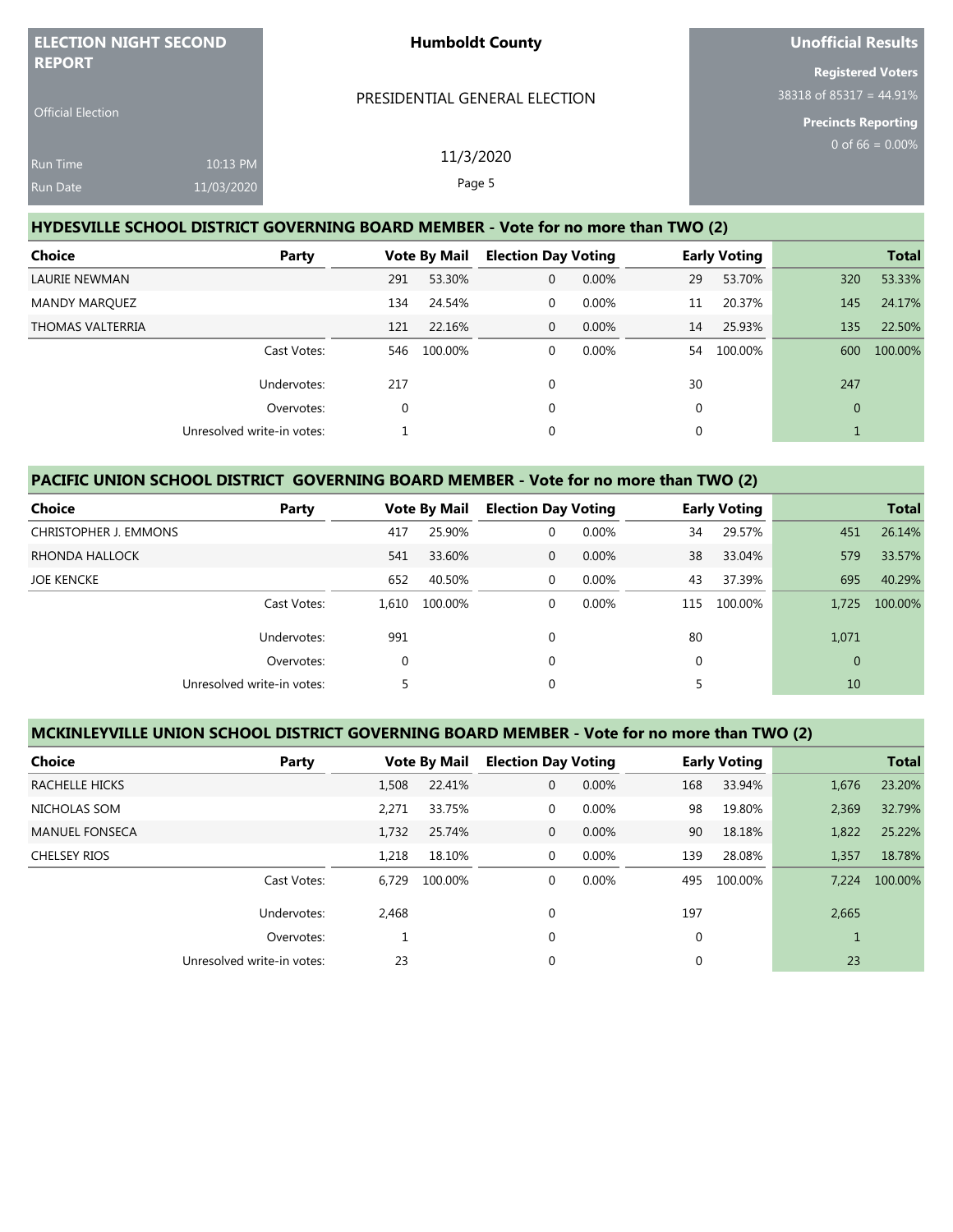| <b>ELECTION NIGHT SECOND</b>              |                        | <b>Humboldt County</b>                                                                            | <b>Unofficial Results</b>                                                                        |
|-------------------------------------------|------------------------|---------------------------------------------------------------------------------------------------|--------------------------------------------------------------------------------------------------|
| <b>REPORT</b><br><b>Official Election</b> |                        | PRESIDENTIAL GENERAL ELECTION                                                                     | <b>Registered Voters</b><br>$38318$ of $853\overline{17}$ = 44.91%<br><b>Precincts Reporting</b> |
| Run Time<br><b>Run Date</b>               | 10:13 PM<br>11/03/2020 | 11/3/2020<br>Page 6                                                                               | $0$ of 66 = 0.00%                                                                                |
|                                           |                        | BLUE LAKE UNION ELEMENTARY SCHOOL DISTRICT GOVERNING BOARD MEMBER - Vote for no more than TWO (2) |                                                                                                  |

| <b>Choice</b><br>Party     |     | <b>Vote By Mail</b> | <b>Election Day Voting</b> |       |              | <b>Early Voting</b> |                | <b>Total</b> |
|----------------------------|-----|---------------------|----------------------------|-------|--------------|---------------------|----------------|--------------|
| LISA HOOVEN                | 367 | 37.07%              | $\mathbf 0$                | 0.00% | 13           | 33.33%              | 380            | 36.93%       |
| <b>JENNIFER MAGER</b>      | 335 | 33.84%              | $\mathbf 0$                | 0.00% | 14           | 35.90%              | 349            | 33.92%       |
| ANDREW C. JONES            | 288 | 29.09%              | $\mathbf{0}$               | 0.00% | 12           | 30.77%              | 300            | 29.15%       |
| Cast Votes:                | 990 | 100.00%             | $\mathbf 0$                | 0.00% | 39           | 100.00%             | 1,029          | 100.00%      |
| Undervotes:                | 425 |                     | 0                          |       | 29           |                     | 454            |              |
| Overvotes:                 | 0   |                     |                            |       | $\mathbf{0}$ |                     | $\overline{0}$ |              |
| Unresolved write-in votes: | 9   |                     |                            |       | $\mathbf{0}$ |                     | 9              |              |

### **CUTTEN ELEMENTARY SCHOOL DISTRICT GOVERNING BOARD MEMBER - Vote for no more than TWO (2)**

| <b>Choice</b>        | Party                      |       | <b>Vote By Mail</b> | <b>Election Day Voting</b> |          | <b>Early Voting</b> |         |       | <b>Total</b> |
|----------------------|----------------------------|-------|---------------------|----------------------------|----------|---------------------|---------|-------|--------------|
| KAREN BAZZANO        |                            | 383   | 19.32%              | 0                          | $0.00\%$ | 28                  | 27.45%  | 411   | 19.72%       |
| REBECCA REECE        |                            | 731   | 36.88%              | $\mathbf{0}$               | $0.00\%$ | 27                  | 26.47%  | 758   | 36.37%       |
| <b>BETH JOHNSTON</b> |                            | 868   | 43.79%              | 0                          | $0.00\%$ | 47                  | 46.08%  | 915   | 43.91%       |
|                      | Cast Votes:                | 1,982 | 100.00%             | 0                          | 0.00%    | 102                 | 100.00% | 2.084 | 100.00%      |
|                      | Undervotes:                | 1,173 |                     | $\mathbf 0$                |          | 82                  |         | 1,255 |              |
|                      | Overvotes:                 |       |                     | $\mathbf 0$                |          | 0                   |         |       |              |
|                      | Unresolved write-in votes: | 9     |                     | 0                          |          | 0                   |         | 9     |              |

### **SUPERVISOR DISTRICT 2 - Vote for no more than ONE (1)**

| Choice                 | Party                      |       | <b>Vote By Mail</b> | <b>Election Day Voting</b> |          |     | <b>Early Voting</b> |       | <b>Total</b> |
|------------------------|----------------------------|-------|---------------------|----------------------------|----------|-----|---------------------|-------|--------------|
| MICHELLE L. BUSHNELL   |                            | 2.844 | 45.89%              | $\overline{0}$             | $0.00\%$ | 253 | 61.71%              | 3,097 | 46.87%       |
| <b>ESTELLE FENNELL</b> |                            | 3,353 | 54.11%              | $\Omega$                   | $0.00\%$ | 157 | 38.29%              | 3.510 | 53.13%       |
|                        | Cast Votes:                | 6.197 | 100.00%             | $\Omega$                   | $0.00\%$ | 410 | 100.00%             | 6.607 | 100.00%      |
|                        | Undervotes:                | 321   |                     | 0                          |          | 23  |                     | 344   |              |
|                        | Overvotes:                 |       |                     | 0                          |          | 0   |                     |       |              |
|                        | Unresolved write-in votes: | 32    |                     | $\Omega$                   |          |     |                     | 34    |              |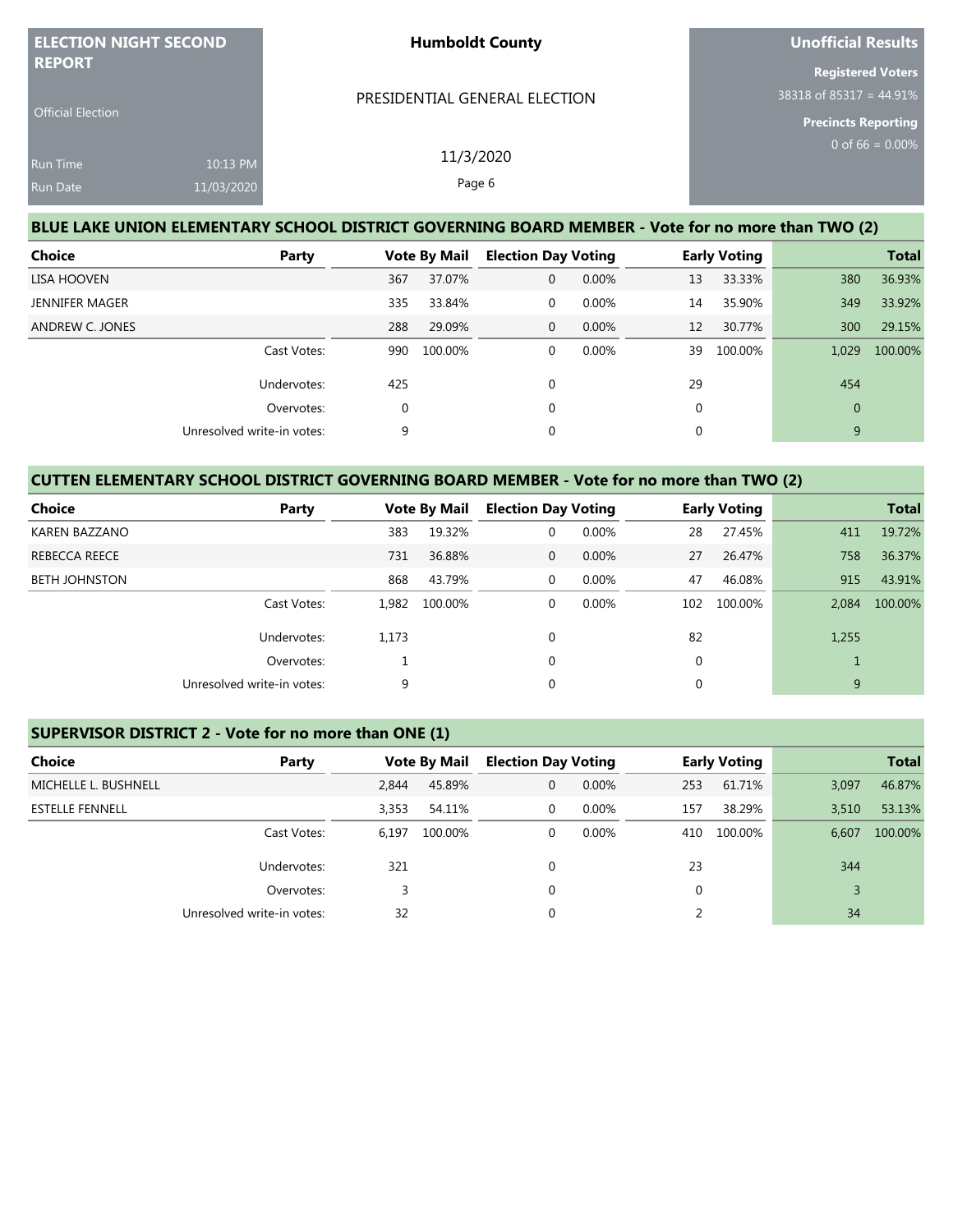| <b>ELECTION NIGHT SECOND</b><br><b>REPORT</b> |                                                                    |       |                               |        | <b>Humboldt County</b>     |          |    | <u>Uno</u> fficial Results |                                                                                     |                    |  |  |
|-----------------------------------------------|--------------------------------------------------------------------|-------|-------------------------------|--------|----------------------------|----------|----|----------------------------|-------------------------------------------------------------------------------------|--------------------|--|--|
| <b>Official Election</b>                      |                                                                    |       | PRESIDENTIAL GENERAL ELECTION |        |                            |          |    |                            | <b>Registered Voters</b><br>$38318$ of 85317 = 44.91%<br><b>Precincts Reporting</b> |                    |  |  |
| <b>Run Time</b><br>Run Date                   | 10:13 PM<br>11/03/2020                                             |       | 11/3/2020<br>Page 7           |        |                            |          |    |                            |                                                                                     | 0 of $66 = 0.00\%$ |  |  |
|                                               | <b>ARCATA CITY COUNCILMEMBER - Vote for no more than THREE (3)</b> |       |                               |        |                            |          |    |                            |                                                                                     |                    |  |  |
| Choice                                        |                                                                    | Party | <b>Vote By Mail</b>           |        | <b>Election Day Voting</b> |          |    | <b>Early Voting</b>        |                                                                                     | <b>Total</b>       |  |  |
| STACY ATKINS-SALAZAR                          |                                                                    |       | 1.957                         | 17.15% | 0                          | $0.00\%$ | 98 | 16.09%                     | 2.055                                                                               | 17.10%             |  |  |

|                              |                            | $-1 - 1$ |         |             |          |     |         | -, - - - |         |
|------------------------------|----------------------------|----------|---------|-------------|----------|-----|---------|----------|---------|
| CAMILLA ZAPATA               |                            | 1,106    | 9.69%   | 0           | $0.00\%$ | 51  | 8.37%   | 1,157    | 9.62%   |
| <b>EMILY GRACE GOLDSTEIN</b> |                            | 1,688    | 14.79%  | $\mathbf 0$ | 0.00%    | 79  | 12.97%  | 1,767    | 14.70%  |
| <b>ORYAN PETERSON-JONES</b>  |                            | 251      | 2.20%   | $\mathbf 0$ | 0.00%    | 25  | 4.11%   | 276      | 2.30%   |
| PAUL PITINO                  |                            | 1,052    | 9.22%   | $\mathbf 0$ | 0.00%    | 60  | 9.85%   | 1,112    | 9.25%   |
| SARAH SCHAEFER               |                            | 1,597    | 13.99%  | 0           | 0.00%    | 82  | 13.46%  | 1,679    | 13.97%  |
| NICK MATTHEWS                |                            | 602      | 5.28%   | $\mathbf 0$ | 0.00%    | 57  | 9.36%   | 659      | 5.48%   |
| <b>COLLIN YEO</b>            |                            | 679      | 5.95%   | 0           | 0.00%    | 36  | 5.91%   | 715      | 5.95%   |
| KIMBERLEY WHITE              |                            | 970      | 8.50%   | $\mathbf 0$ | 0.00%    | 51  | 8.37%   | 1,021    | 8.49%   |
| MICHAEL WINKLER              |                            | 1,510    | 13.23%  | 0           | 0.00%    | 70  | 11.49%  | 1,580    | 13.14%  |
|                              | Cast Votes:                | 11,412   | 100.00% | $\mathbf 0$ | 0.00%    | 609 | 100.00% | 12,021   | 100.00% |
|                              | Undervotes:                | 2,759    |         | $\mathbf 0$ |          | 192 |         | 2,951    |         |
|                              | Overvotes:                 | 5        |         | $\mathbf 0$ |          | 0   |         | 5        |         |
|                              | Unresolved write-in votes: | 37       |         | $\mathbf 0$ |          | 9   |         | 46       |         |

### **BLUE LAKE CITY COUNCILMEMBER - Vote for no more than THREE (3)**

| <b>Choice</b>           | Party                      |     | <b>Vote By Mail</b> | <b>Election Day Voting</b> |          |    | <b>Early Voting</b> |              | <b>Total</b> |
|-------------------------|----------------------------|-----|---------------------|----------------------------|----------|----|---------------------|--------------|--------------|
| OLIVIA OBIDAH           |                            | 186 | 23.08%              | $\mathbf{0}$               | 0.00%    | 8  | 26.67%              | 194          | 23.21%       |
| <b>SUMMER DAUGHERTY</b> |                            | 259 | 32.13%              | $\mathbf 0$                | 0.00%    | 9  | 30.00%              | 268          | 32.06%       |
| <b>JASON ROBO</b>       |                            | 149 | 18.49%              | $\mathbf{0}$               | $0.00\%$ |    | 3.33%               | 150          | 17.94%       |
| ADELENE L. JONES        |                            | 212 | 26.30%              | $\mathbf{0}$               | 0.00%    | 12 | 40.00%              | 224          | 26.79%       |
|                         | Cast Votes:                | 806 | 100.00%             | 0                          | 0.00%    | 30 | 100.00%             | 836          | 100.00%      |
|                         | Undervotes:                | 332 |                     | $\Omega$                   |          | 20 |                     | 352          |              |
|                         | Overvotes:                 | 0   |                     | 0                          |          | 0  |                     | $\mathbf{0}$ |              |
|                         | Unresolved write-in votes: | 17  |                     | $\mathbf 0$                |          |    |                     | 18           |              |

### **CITY OF EUREKA COUNCILMEMBER WARD 2 - Vote for no more than ONE (1)**

| <b>Choice</b>        | Party                      |       | <b>Vote By Mail</b> | <b>Election Day Voting</b> |          |    | <b>Early Voting</b> |                | <b>Total</b> |
|----------------------|----------------------------|-------|---------------------|----------------------------|----------|----|---------------------|----------------|--------------|
| <b>TAMAR SHIRLEY</b> |                            | 73    | 6.68%               | $\overline{0}$             | 0.00%    |    | 1.89%               | 74             | 6.46%        |
| <b>KATI MOULTON</b>  |                            | 484   | 44.32%              | $\overline{0}$             | 0.00%    | 12 | 22.64%              | 496            | 43.32%       |
| DOT JAGER- WENTWORTH |                            | 302   | 27.66%              | $\overline{0}$             | 0.00%    | 23 | 43.40%              | 325            | 28.38%       |
| LUCINDA JACKSON      |                            | 233   | 21.34%              | $\mathbf 0$                | 0.00%    | 17 | 32.08%              | 250            | 21.83%       |
|                      | Cast Votes:                | 1.092 | 100.00%             | 0                          | $0.00\%$ | 53 | 100.00%             | 1.145          | 100.00%      |
|                      | Undervotes:                | 71    |                     | $\Omega$                   |          | 4  |                     | 75             |              |
|                      | Overvotes:                 | 2     |                     | 0                          |          | 0  |                     | $\overline{2}$ |              |
|                      | Unresolved write-in votes: | 11    |                     | 0                          |          | 0  |                     | 11             |              |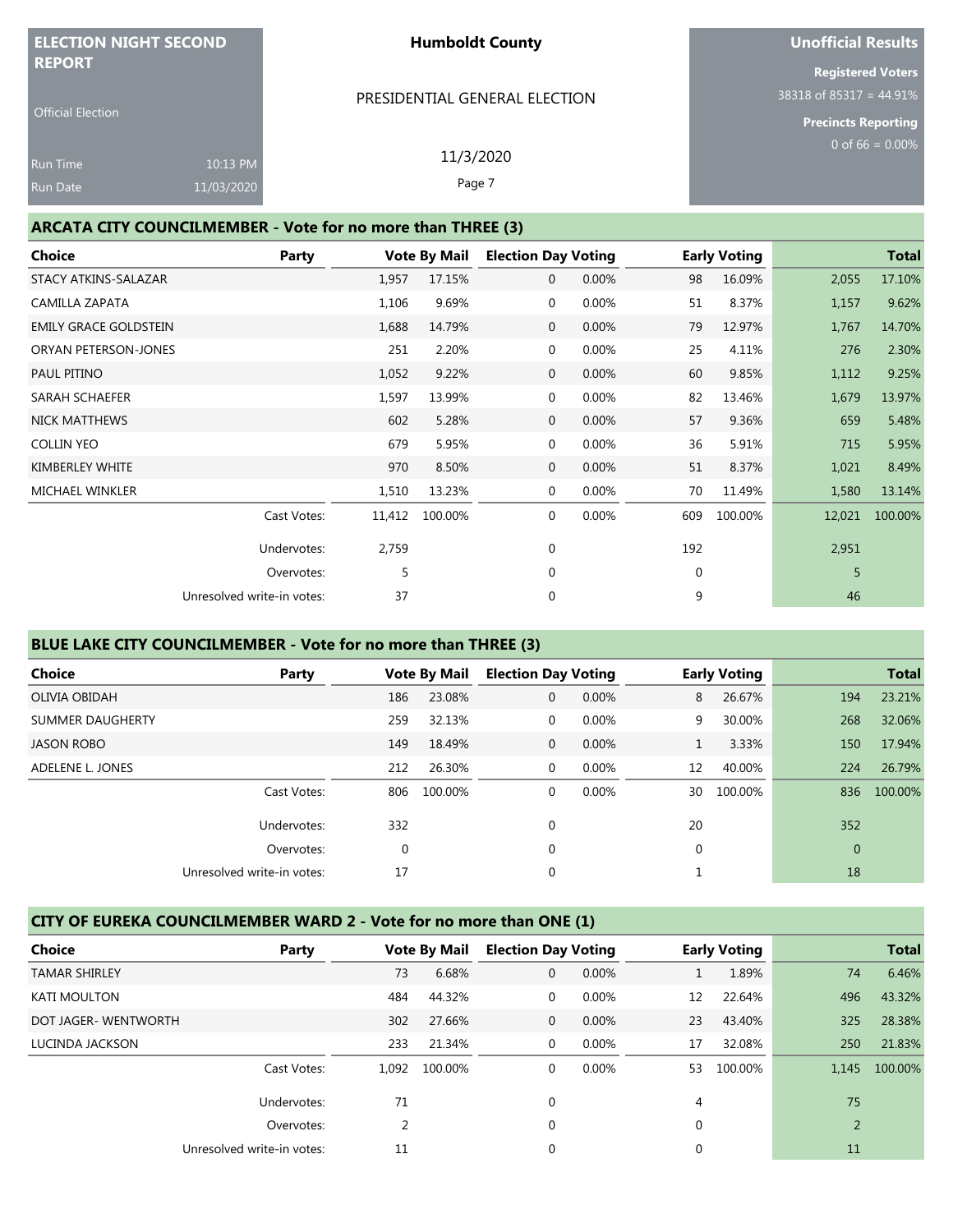| <b>ELECTION NIGHT SECOND</b><br><b>REPORT</b>                       |            |           |     |                     | <b>Humboldt County</b>        |          |    | Unofficial Results  |                            |                    |  |
|---------------------------------------------------------------------|------------|-----------|-----|---------------------|-------------------------------|----------|----|---------------------|----------------------------|--------------------|--|
|                                                                     |            |           |     |                     |                               |          |    |                     | <b>Registered Voters</b>   |                    |  |
| <b>Official Election</b>                                            |            |           |     |                     | PRESIDENTIAL GENERAL ELECTION |          |    |                     | $38318$ of 85317 = 44.91%  |                    |  |
|                                                                     |            |           |     |                     |                               |          |    |                     | <b>Precincts Reporting</b> |                    |  |
| <b>Run Time</b>                                                     | 10:13 PM   | 11/3/2020 |     |                     |                               |          |    |                     |                            | 0 of $66 = 0.00\%$ |  |
| <b>Run Date</b>                                                     | 11/03/2020 |           |     | Page 8              |                               |          |    |                     |                            |                    |  |
|                                                                     |            |           |     |                     |                               |          |    |                     |                            |                    |  |
| CITY OF EUREKA COUNCILMEMBER WARD 4 - Vote for no more than ONE (1) |            |           |     |                     |                               |          |    |                     |                            |                    |  |
| <b>Choice</b>                                                       |            | Party     |     | <b>Vote By Mail</b> | <b>Election Day Voting</b>    |          |    | <b>Early Voting</b> |                            | <b>Total</b>       |  |
| <b>SCOTT BAUER</b>                                                  |            |           | 770 | 45.94%              | 0                             | $0.00\%$ | 19 | 24.05%              | 789                        | 44.96%             |  |

WILLIAM A. TUTTLE JR 2000 227 13.54% 0 0.00% 34 43.04% 261 14.87% MATTHEW OWEN 158 9.43% 0 0.00% 9 11.39% 167 9.52% EDDIE MORGAN 188 11.22% 0 0.00% 7 8.86% 195 11.11% LIZA WELSH 333 19.87% 0 0.00% 10 12.66% 343 19.54%

Cast Votes: 1,676 100.00% 0 0.00% 79 100.00% 1,755 100.00%

Undervotes: 66 6 0 2 68 Overvotes:  $\begin{array}{ccccccc} 1 & 0 & 0 & 0 & 1 \end{array}$ 

Unresolved write-in votes:  $\begin{array}{ccc} 7 & 0 & 0 & 0 \end{array}$ 

| <b>FERNDALE CITY MAYOR - Vote for no more than ONE (1)</b> |  |
|------------------------------------------------------------|--|
|                                                            |  |

| <b>Choice</b>      | Party                      |     | <b>Vote By Mail</b> | <b>Election Day Voting</b> |          |                | <b>Early Voting</b> |     | <b>Total</b> |
|--------------------|----------------------------|-----|---------------------|----------------------------|----------|----------------|---------------------|-----|--------------|
| <b>DON HINDLEY</b> |                            | 199 | 42.16%              | $\mathbf{0}$               | $0.00\%$ |                | 20.00%              | 200 | 41.93%       |
| ROBIN SMITH        |                            | 273 | 57.84%              | $\overline{0}$             | $0.00\%$ | $\overline{4}$ | 80.00%              | 277 | 58.07%       |
|                    | Cast Votes:                | 472 | 100.00%             | $\mathbf{0}$               | $0.00\%$ |                | 100.00%             | 477 | 100.00%      |
|                    | Undervotes:                | 15  |                     | $\Omega$                   |          | 0              |                     | 15  |              |
|                    | Overvotes:                 | 0   |                     | $\mathbf 0$                |          | 0              |                     | 0   |              |
|                    | Unresolved write-in votes: | 0   |                     | 0                          |          | 0              |                     | 0   |              |

### **FERNDALE CITY COUNCILMEMBER - Vote for no more than TWO (2)**

| <b>Choice</b>       | Party                      |     | <b>Vote By Mail</b> | <b>Election Day Voting</b> |       |                | <b>Early Voting</b> |          | <b>Total</b> |
|---------------------|----------------------------|-----|---------------------|----------------------------|-------|----------------|---------------------|----------|--------------|
| KATHLEEN BULLARD    |                            | 235 | 31.89%              | 0                          | 0.00% | $\overline{4}$ | 66.67%              | 239      | 32.17%       |
| <b>LEONARD LUND</b> |                            | 233 | 31.61%              | $\mathbf{0}$               | 0.00% | $\mathbf{0}$   | 0.00%               | 233      | 31.36%       |
| PHILLIP OSTLER      |                            | 269 | 36.50%              | 0                          | 0.00% | 2              | 33.33%              | 271      | 36.47%       |
|                     | Cast Votes:                | 737 | 100.00%             | 0                          | 0.00% | 6              | 100.00%             | 743      | 100.00%      |
|                     | Undervotes:                | 229 |                     | $\Omega$                   |       | 4              |                     | 233      |              |
|                     | Overvotes:                 | 0   |                     | $\Omega$                   |       | $\mathbf{0}$   |                     | $\Omega$ |              |
|                     | Unresolved write-in votes: | 8   |                     | 0                          |       | 0              |                     | 8        |              |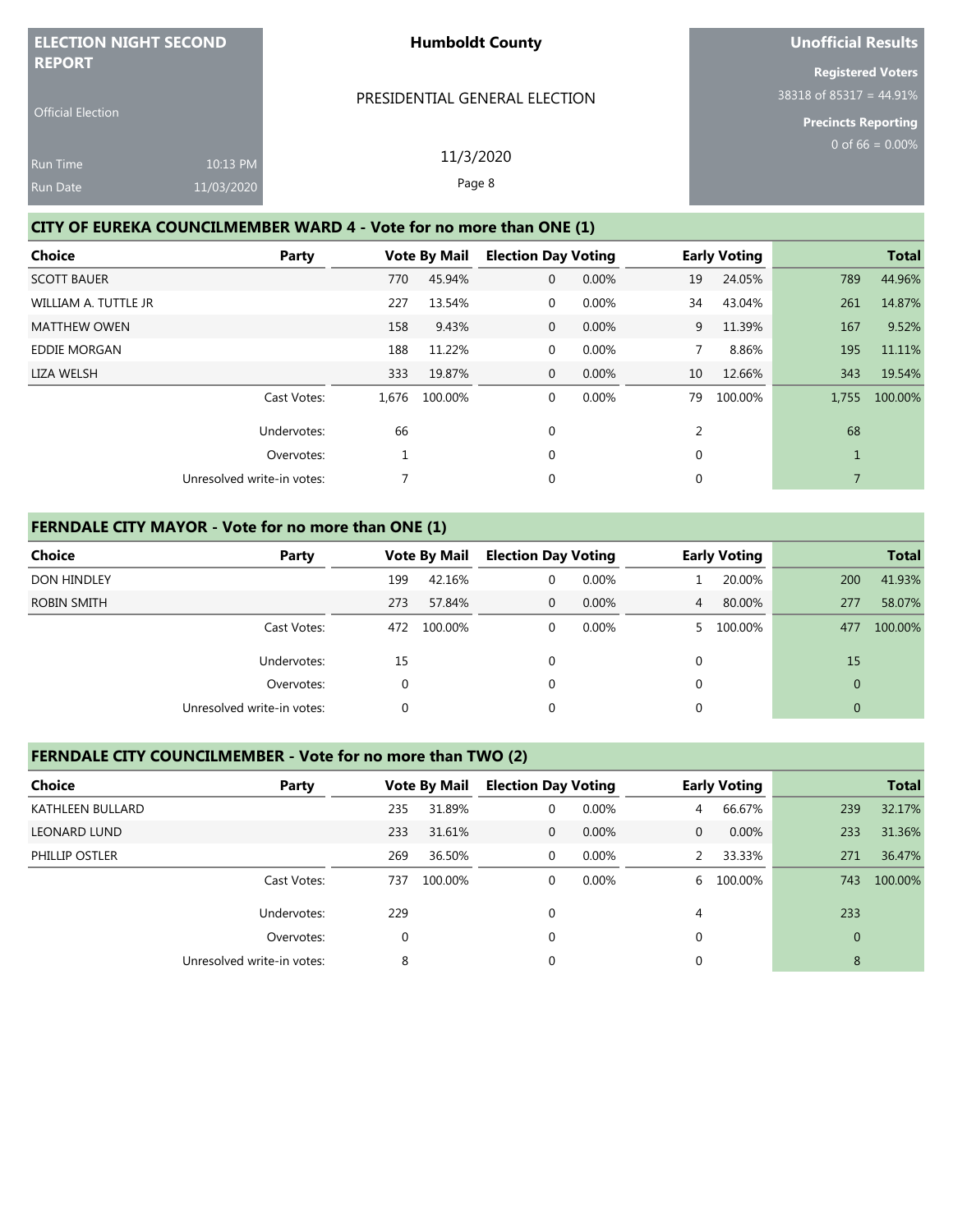| <b>ELECTION NIGHT SECOND</b>              |                        | <b>Humboldt County</b>                                     | Unofficial Results                                                                     |
|-------------------------------------------|------------------------|------------------------------------------------------------|----------------------------------------------------------------------------------------|
| <b>REPORT</b><br><b>Official Election</b> |                        | PRESIDENTIAL GENERAL ELECTION                              | <b>Registered Voters</b><br>$38318$ of $85317 = 44.91\%$<br><b>Precincts Reporting</b> |
| Run Time<br>Run Date                      | 10:13 PM<br>11/03/2020 | 11/3/2020<br>Page 9                                        | 0 of $66 = 0.00\%$                                                                     |
|                                           |                        | FORTUNA CITY COUNCILMEMBER - Vote for no more than TWO (2) |                                                                                        |

| Choice             | Party                      |       | <b>Vote By Mail</b> | <b>Election Day Voting</b> |          | <b>Early Voting</b> |         | <b>Total</b> |         |
|--------------------|----------------------------|-------|---------------------|----------------------------|----------|---------------------|---------|--------------|---------|
| <b>TAMI TRENT</b>  |                            | 1,778 | 40.80%              | $\mathbf{0}$               | 0.00%    | 140                 | 37.14%  | 1,918        | 40.51%  |
| <b>MIKE LOSEY</b>  |                            | 1,752 | 40.20%              | 0                          | 0.00%    | 149                 | 39.52%  | 1,901        | 40.15%  |
| <b>DEAN GLASER</b> |                            | 828   | 19.00%              | $\mathbf{0}$               | $0.00\%$ | 88                  | 23.34%  | 916          | 19.35%  |
|                    | Cast Votes:                | 4.358 | 100.00%             | 0                          | 0.00%    | 377                 | 100.00% | 4.735        | 100.00% |
|                    | Undervotes:                | 1,215 |                     | $\mathbf{0}$               |          | 119                 |         | 1,334        |         |
|                    | Overvotes:                 |       |                     | $\mathbf{0}$               |          | 0                   |         |              |         |
|                    | Unresolved write-in votes: | 33    |                     | $\mathbf{0}$               |          | 6                   |         | 39           |         |

### **RIO DELL CITY COUNCILMEMBER, 2-YR - Vote for no more than ONE (1)**

| Choice<br>Party          |                            | <b>Vote By Mail</b> |         |   | <b>Election Day Voting</b> |          | <b>Early Voting</b> |     | <b>Total</b> |  |
|--------------------------|----------------------------|---------------------|---------|---|----------------------------|----------|---------------------|-----|--------------|--|
| <b>GORDON E. JOHNSON</b> |                            | 538                 | 100.00% | 0 | 0.00%                      | 64       | 100.00%             | 602 | 100.00%      |  |
|                          | Cast Votes:                | 538                 | 100.00% |   | 0.00%                      | 64       | 100.00%             | 602 | 100.00%      |  |
|                          | Undervotes:                | 128                 |         |   |                            |          |                     | 135 |              |  |
|                          | Overvotes:                 |                     |         |   |                            | $\Omega$ |                     | 0   |              |  |
|                          | Unresolved write-in votes: | 29                  |         |   |                            |          |                     | 36  |              |  |

### **RIO DELL CITY COUNCILMEMBER, 4-YR - Vote for no more than TWO (2)**

| <b>Choice</b><br>Party |                            | <b>Vote By Mail</b> |         | <b>Election Day Voting</b> |          |          | <b>Early Voting</b> |                | <b>Total</b> |
|------------------------|----------------------------|---------------------|---------|----------------------------|----------|----------|---------------------|----------------|--------------|
| AMANDA CARTER          |                            | 391                 | 47.22%  | 0                          | $0.00\%$ | 34       | 40.48%              | 425            | 46.60%       |
| <b>FRANK WILSON</b>    |                            | 437                 | 52.78%  | 0                          | $0.00\%$ | 50       | 59.52%              | 487            | 53.40%       |
|                        | Cast Votes:                | 828                 | 100.00% | 0                          | 0.00%    | 84       | 100.00%             | 912            | 100.00%      |
|                        | Undervotes:                | 533                 |         | $\Omega$                   |          | 67       |                     | 600            |              |
|                        | Overvotes:                 | 0                   |         | 0                          |          | $\Omega$ |                     | $\overline{0}$ |              |
|                        | Unresolved write-in votes: | 29                  |         |                            |          | 5        |                     | 34             |              |

### **TRINIDAD CITY COUNCILMEMBER, 2-YR - Vote for no more than ONE (1)**

| Choice            | Party                      |     | <b>Vote By Mail</b> |          | <b>Election Day Voting</b> |               | <b>Early Voting</b> | <b>Total</b> |         |
|-------------------|----------------------------|-----|---------------------|----------|----------------------------|---------------|---------------------|--------------|---------|
| DAVID W. GROVER   |                            | 117 | 79.59%              | 0        | $0.00\%$                   | $\mathcal{P}$ | 100.00%             | 119          | 79.87%  |
| MICHAEL J. MORGAN |                            | 30  | 20.41%              | $\Omega$ | 0.00%                      | 0             | 0.00%               | 30           | 20.13%  |
|                   | Cast Votes:                | 147 | 100.00%             | 0        | 0.00%                      |               | 100.00%             | 149          | 100.00% |
|                   | Undervotes:                | 17  |                     | 0        |                            | 0             |                     | 17           |         |
|                   | Overvotes:                 | 0   |                     | $\Omega$ |                            | 0             |                     | $\mathbf{0}$ |         |
|                   | Unresolved write-in votes: |     |                     |          |                            | 0             |                     |              |         |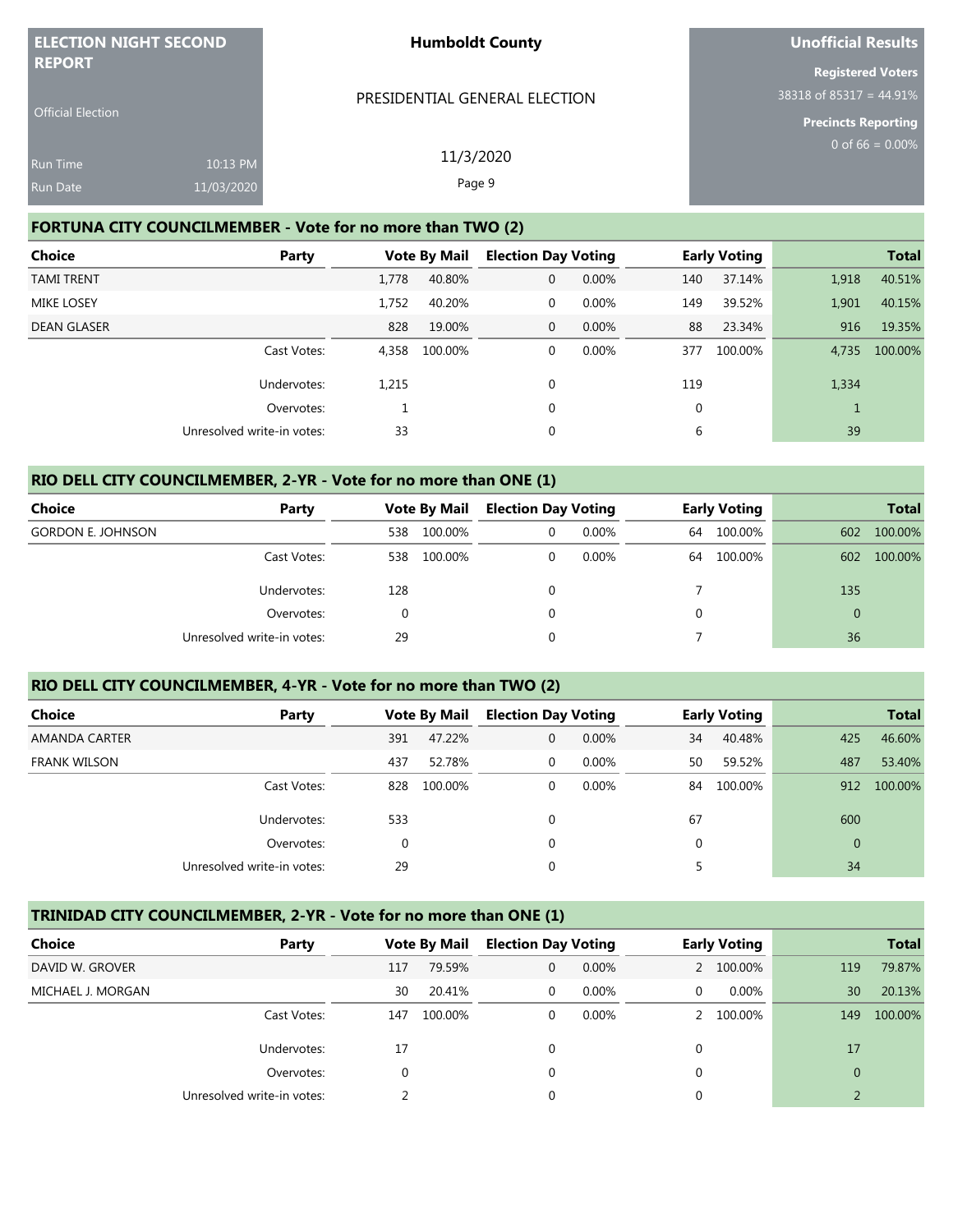| <b>ELECTION NIGHT SECOND</b><br><b>REPORT</b> |                        | <b>Humboldt County</b>                                            | Unofficial Results                                                                     |
|-----------------------------------------------|------------------------|-------------------------------------------------------------------|----------------------------------------------------------------------------------------|
| <b>Official Election</b>                      |                        | PRESIDENTIAL GENERAL ELECTION                                     | <b>Registered Voters</b><br>$38318$ of $85317 = 44.91\%$<br><b>Precincts Reporting</b> |
| <b>Run Time</b><br>Run Date                   | 10:13 PM<br>11/03/2020 | 11/3/2020<br>Page 10                                              | 0 of 66 = $0.00\%$                                                                     |
|                                               |                        | TRINIDAD CITY COUNCILMEMBER, 4-YR - Vote for no more than TWO (2) |                                                                                        |

| Choice<br>Party            |     | <b>Vote By Mail</b> |              | <b>Election Day Voting</b> |   | <b>Early Voting</b> | <b>Total</b> |         |
|----------------------------|-----|---------------------|--------------|----------------------------|---|---------------------|--------------|---------|
| STEVEN MARK LADWIG         | 112 | 47.46%              | $\mathbf{0}$ | $0.00\%$                   |   | 50.00%              | 114          | 47.50%  |
| <b>JACK WEST</b>           | 124 | 52.54%              | $\Omega$     | $0.00\%$                   |   | 50.00%              | 126          | 52.50%  |
| Cast Votes:                | 236 | 100.00%             | 0            | $0.00\%$                   | 4 | 100.00%             | 240          | 100.00% |
| Undervotes:                | 89  |                     | $\mathbf 0$  |                            | 0 |                     | 89           |         |
| Overvotes:                 |     |                     | 0            |                            | 0 |                     | $\Omega$     |         |
| Unresolved write-in votes: |     |                     | 0            |                            |   |                     |              |         |

### **HUMBOLDT COMMUNITY SERVICES DISTRICT DIRECTOR - Vote for no more than THREE (3)**

| Choice                  | Party                      |        | <b>Vote By Mail</b> | <b>Election Day Voting</b> |       | <b>Early Voting</b> |         |                | <b>Total</b> |
|-------------------------|----------------------------|--------|---------------------|----------------------------|-------|---------------------|---------|----------------|--------------|
| <b>HEIDI BENZONELLI</b> |                            | 2,725  | 24.86%              | $\mathbf{0}$               | 0.00% | 76                  | 17.19%  | 2,801          | 24.56%       |
| MICHAEL P. HANSEN       |                            | 2,118  | 19.32%              | 0                          | 0.00% | 77                  | 17.42%  | 2,195          | 19.25%       |
| DAVID HAYNIE            |                            | 952    | 8.68%               | $\overline{0}$             | 0.00% | 48                  | 10.86%  | 1,000          | 8.77%        |
| DAVID SAUNDERSON        |                            | 2,064  | 18.83%              | 0                          | 0.00% | 89                  | 20.14%  | 2,153          | 18.88%       |
| <b>JOSH SEHON</b>       |                            | 923    | 8.42%               | $\mathbf{0}$               | 0.00% | 41                  | 9.28%   | 964            | 8.45%        |
| <b>JOE MATTEOLI</b>     |                            | 2,180  | 19.89%              | 0                          | 0.00% | 111                 | 25.11%  | 2,291          | 20.09%       |
|                         | Cast Votes:                | 10,962 | 100.00%             | $\mathbf 0$                | 0.00% | 442                 | 100.00% | 11,404         | 100.00%      |
|                         | Undervotes:                | 6,981  |                     | $\mathbf 0$                |       | 460                 |         | 7,441          |              |
|                         | Overvotes:                 | 4      |                     | $\Omega$                   |       | $\mathbf{0}$        |         | $\overline{4}$ |              |
|                         | Unresolved write-in votes: | 36     |                     | $\mathbf 0$                |       | 4                   |         | 40             |              |

## **MCKINLEYVILLE COMMUNITY SERVICES DISTRICT DIRECTOR, 4-YR - Vote for no more than TWO (2)**

| Choice              | Party                      |       | <b>Vote By Mail</b> |              | <b>Election Day Voting</b> |              | <b>Early Voting</b> |       | <b>Total</b> |
|---------------------|----------------------------|-------|---------------------|--------------|----------------------------|--------------|---------------------|-------|--------------|
| <b>SCOTT BINDER</b> |                            | 2.208 | 34.32%              | $\mathbf{0}$ | $0.00\%$                   | 163          | 36.06%              | 2,371 | 34.44%       |
| <b>GREG ORSINI</b>  |                            | 2.400 | 37.31%              | $\mathbf{0}$ | $0.00\%$                   | 139          | 30.75%              | 2,539 | 36.88%       |
| WILLIAM MCBROOME    |                            | 1,825 | 28.37%              | $\mathbf{0}$ | $0.00\%$                   | 150          | 33.19%              | 1,975 | 28.69%       |
|                     | Cast Votes:                | 6.433 | 100.00%             | 0            | 0.00%                      | 452          | 100.00%             | 6,885 | 100.00%      |
|                     | Undervotes:                | 2,805 |                     | $\mathbf 0$  |                            | 241          |                     | 3,046 |              |
|                     | Overvotes:                 |       |                     | $\mathbf 0$  |                            | $\mathbf{0}$ |                     |       |              |
|                     | Unresolved write-in votes: | 28    |                     | $\mathbf 0$  |                            |              |                     | 31    |              |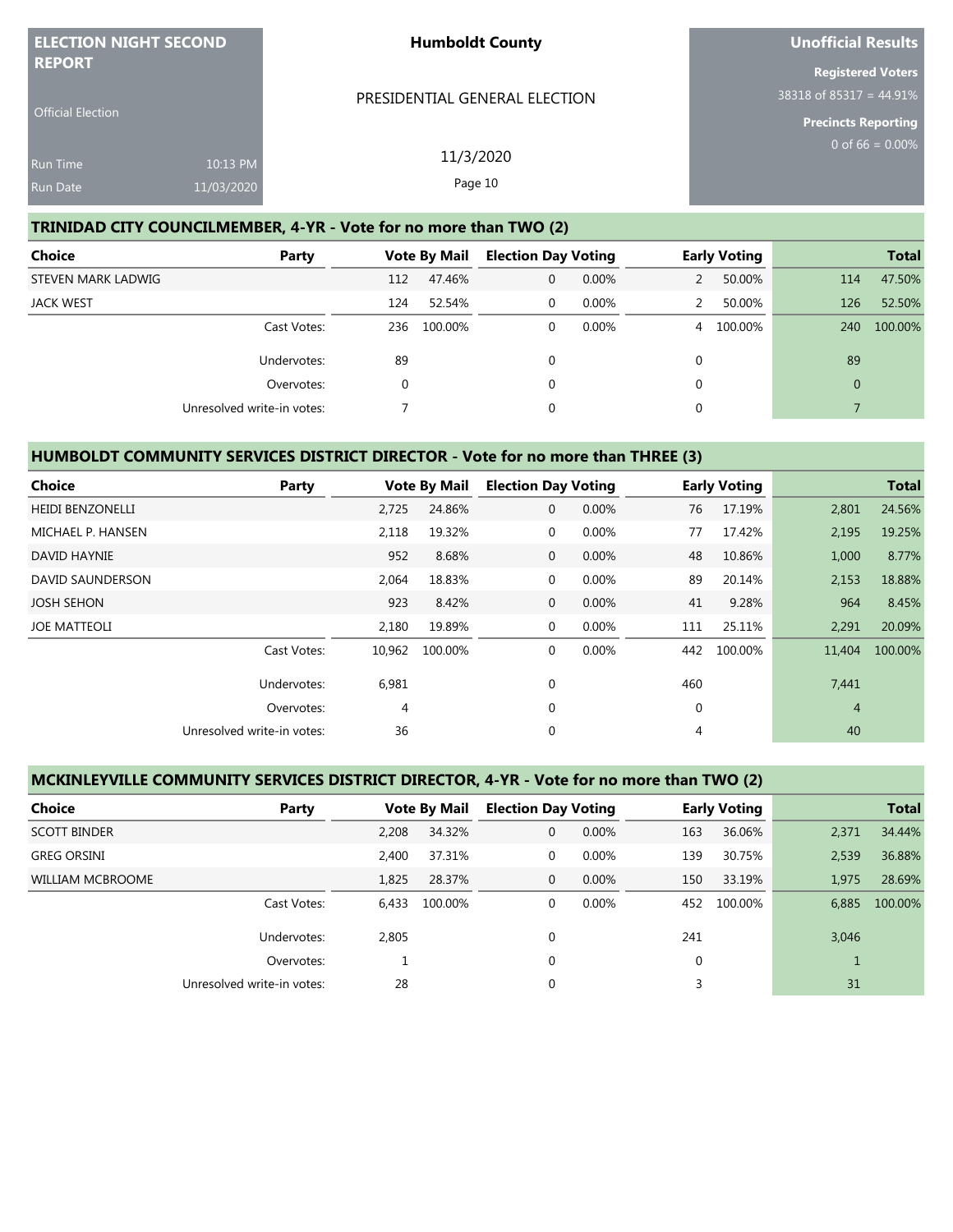| <b>ELECTION NIGHT SECOND</b> |            | <b>Humboldt County</b>                                                                   | Unofficial Results                     |
|------------------------------|------------|------------------------------------------------------------------------------------------|----------------------------------------|
| <b>REPORT</b>                |            |                                                                                          | <b>Registered Voters</b>               |
|                              |            | PRESIDENTIAL GENERAL ELECTION                                                            | $38318$ of $853\overline{17}$ = 44.91% |
| <b>Official Election</b>     |            |                                                                                          | <b>Precincts Reporting</b>             |
| <b>Run Time</b>              | 10:13 PM   | 11/3/2020                                                                                | 0 of $66 = 0.00\%$                     |
| <b>Run Date</b>              | 11/03/2020 | Page 11                                                                                  |                                        |
|                              |            | MCKINLEYVILLE COMMUNITY SERVICES DISTRICT DIRECTOR, 2-YR - Vote for no more than ONE (1) |                                        |

| Choice<br>Party            |       | <b>Vote By Mail</b> |              | <b>Election Day Voting</b> |     | <b>Early Voting</b> |       | <b>Total</b> |
|----------------------------|-------|---------------------|--------------|----------------------------|-----|---------------------|-------|--------------|
| WESLEY MARTIN              | 833   | 22.77%              | $\mathbf 0$  | $0.00\%$                   | 129 | 45.91%              | 962   | 24.42%       |
| JOELLEN CLARK-PETERSON     | 2,502 | 68.40%              | $\mathbf{0}$ | 0.00%                      | 106 | 37.72%              | 2,608 | 66.21%       |
| JIMMY VANCE                | 323   | 8.83%               | 0            | $0.00\%$                   | 46  | 16.37%              | 369   | 9.37%        |
| Cast Votes:                | 3,658 | 100.00%             | 0            | 0.00%                      | 281 | 100.00%             | 3,939 | 100.00%      |
| Undervotes:                | 893   |                     | 0            |                            | 62  |                     | 955   |              |
| Overvotes:                 | 64    |                     | 0            |                            | 3   |                     | 67    |              |
| Unresolved write-in votes: | 19    |                     | 0            |                            |     |                     | 21    |              |
|                            |       |                     |              |                            |     |                     |       |              |

### **WILLOW CREEK COMMUNITY SERVICES DISTRICT DIRECTOR - Vote for no more than THREE (3)**

| <b>Choice</b>              | <b>Vote By Mail</b><br>Party |         | <b>Election Day Voting</b> |       |              | <b>Early Voting</b> |              | <b>Total</b> |
|----------------------------|------------------------------|---------|----------------------------|-------|--------------|---------------------|--------------|--------------|
| <b>JUDY M. GOWER</b>       | 169                          | 23.70%  | $\mathbf 0$                | 0.00% | 0            | 0.00%               | 169          | 23.50%       |
| RICHARD E. HOLLOWAY        | 74                           | 10.38%  | $\mathbf 0$                | 0.00% | 0            | 0.00%               | 74           | 10.29%       |
| <b>TYLER L. HOLMES</b>     | 137                          | 19.21%  | $\overline{0}$             | 0.00% | $\mathbf{1}$ | 16.67%              | 138          | 19.19%       |
| <b>SHANNON HUGHES</b>      | 137                          | 19.21%  | 0                          | 0.00% |              | 16.67%              | 138          | 19.19%       |
| <b>RILEY MORRISON</b>      | 116                          | 16.27%  | $\mathbf{0}$               | 0.00% | 2            | 33.33%              | 118          | 16.41%       |
| <b>BOB KENNEDY</b>         | 80                           | 11.22%  | $\mathbf 0$                | 0.00% | 2            | 33.33%              | 82           | 11.40%       |
| Cast Votes:                | 713                          | 100.00% | $\mathbf 0$                | 0.00% | 6            | 100.00%             | 719          | 100.00%      |
| Undervotes:                | 273                          |         | $\mathbf 0$                |       | 0            |                     | 273          |              |
| Overvotes:                 | 0                            |         | $\mathbf 0$                |       | 0            |                     | $\mathbf{0}$ |              |
| Unresolved write-in votes: |                              |         | $\mathbf 0$                |       | 0            |                     | 1            |              |

### **RESORT IMPROVEMENT DISTRICT #1 DIRECTOR - Vote for no more than THREE (3)**

| <b>Choice</b>        | Party                      |             | <b>Vote By Mail</b> | <b>Election Day Voting</b> |          | <b>Early Voting</b> |         |              | <b>Total</b> |
|----------------------|----------------------------|-------------|---------------------|----------------------------|----------|---------------------|---------|--------------|--------------|
| <b>SETH PLANK</b>    |                            | 96          | 13.58%              | $\overline{0}$             | 0.00%    | $\mathbf{0}$        | 0.00%   | 96           | 13.52%       |
| <b>EVAN PIERCEY</b>  |                            | 98          | 13.86%              | 0                          | 0.00%    |                     | 33.33%  | 99           | 13.94%       |
| <b>TRISTIN OATES</b> |                            | 60          | 8.49%               | $\mathbf{0}$               | $0.00\%$ | $\mathbf{1}$        | 33.33%  | 61           | 8.59%        |
| DAVID J. SOMMER      |                            | 127         | 17.96%              | $\mathbf 0$                | 0.00%    | 0                   | 0.00%   | 127          | 17.89%       |
| LINDSEY SWANSON      |                            | 52          | 7.36%               | $\mathbf 0$                | $0.00\%$ | $\mathbf{0}$        | 0.00%   | 52           | 7.32%        |
| <b>CELESTE MYERS</b> |                            | 110         | 15.56%              | $\mathbf 0$                | 0.00%    |                     | 33.33%  | 111          | 15.63%       |
| SUSAN L. FOX         |                            | 164         | 23.20%              | $\mathbf 0$                | 0.00%    | $\mathbf{0}$        | 0.00%   | 164          | 23.10%       |
|                      | Cast Votes:                | 707         | 100.00%             | $\mathbf{0}$               | 0.00%    | 3.                  | 100.00% | 710          | 100.00%      |
|                      | Undervotes:                | 133         |                     | $\mathbf 0$                |          | 0                   |         | 133          |              |
|                      | Overvotes:                 | $\mathbf 0$ |                     | $\mathbf 0$                |          | 0                   |         | $\mathbf{0}$ |              |
|                      | Unresolved write-in votes: | 9           |                     | $\mathbf 0$                |          | 0                   |         | 9            |              |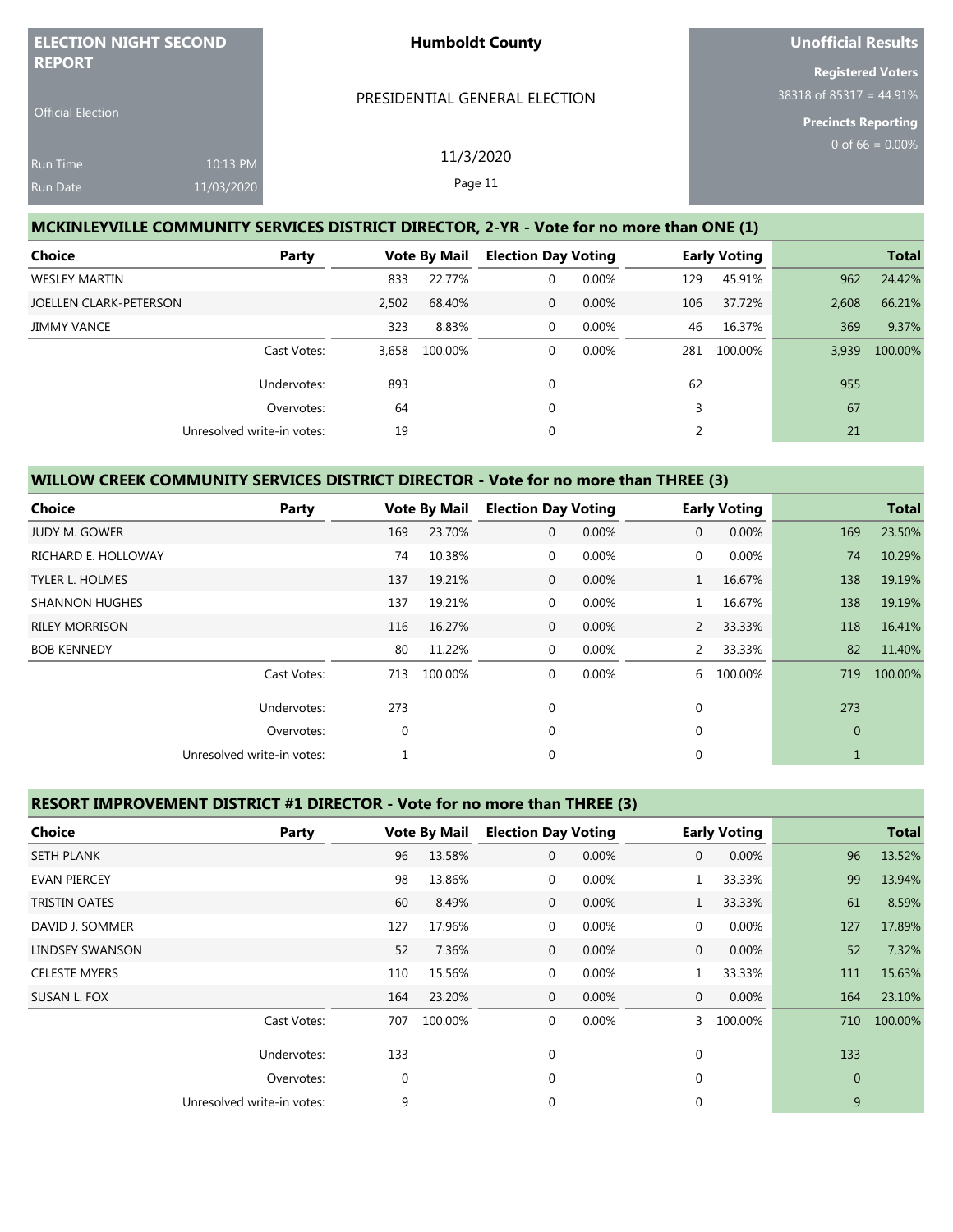| <b>ELECTION NIGHT SECOND</b> |            | <b>Humboldt County</b>        | Unofficial Results         |
|------------------------------|------------|-------------------------------|----------------------------|
| <b>REPORT</b>                |            |                               | <b>Registered Voters</b>   |
|                              |            | PRESIDENTIAL GENERAL ELECTION | $38318$ of 85317 = 44.91%  |
| <b>Official Election</b>     |            |                               | <b>Precincts Reporting</b> |
| Run Time                     | 10:13 PM   | 11/3/2020                     | 0 of 66 = $0.00\%$         |
| Run Date                     | 11/03/2020 | Page 12                       |                            |

## **Proposition 14**

| <b>Choice</b> | Party                      |        | <b>Vote By Mail</b> | <b>Election Day Voting</b> |          | <b>Early Voting</b> |         |                | <b>Total</b> |
|---------------|----------------------------|--------|---------------------|----------------------------|----------|---------------------|---------|----------------|--------------|
| Bonds Yes     |                            | 18,002 | 51.71%              | 0                          | 0.00%    | 637                 | 33.70%  | 18,639         | 50.78%       |
| Bonds No      |                            | 16,813 | 48.29%              | $\overline{0}$             | $0.00\%$ | 1.253               | 66.30%  | 18,066         | 49.22%       |
|               | Cast Votes:                | 34,815 | 100.00%             | 0                          | $0.00\%$ | 1,890               | 100.00% | 36,705         | 100.00%      |
|               | Undervotes:                | 1,543  |                     | $\Omega$                   |          | 64                  |         | 1,607          |              |
|               | Overvotes:                 | 4      |                     | $\Omega$                   |          |                     |         | 6              |              |
|               | Unresolved write-in votes: | 0      |                     | 0                          |          | 0                   |         | $\overline{0}$ |              |

| <b>Proposition 15</b> |                            |        |                     |                            |       |             |                     |             |              |
|-----------------------|----------------------------|--------|---------------------|----------------------------|-------|-------------|---------------------|-------------|--------------|
| <b>Choice</b>         | Party                      |        | <b>Vote By Mail</b> | <b>Election Day Voting</b> |       |             | <b>Early Voting</b> |             | <b>Total</b> |
| Yes                   |                            | 20,364 | 57.46%              | 0                          | 0.00% | 644         | 33.79%              | 21,008      | 56.25%       |
| No                    |                            | 15,076 | 42.54%              | 0                          | 0.00% | 1,262       | 66.21%              | 16,338      | 43.75%       |
|                       | Cast Votes:                | 35,440 | 100.00%             | 0                          | 0.00% | 1.906       | 100.00%             | 37,346      | 100.00%      |
|                       | Undervotes:                | 918    |                     | 0                          |       | 48          |                     | 966         |              |
|                       | Overvotes:                 | 4      |                     | 0                          |       | 2           |                     | 6           |              |
|                       | Unresolved write-in votes: | 0      |                     | 0                          |       | $\mathbf 0$ |                     | $\mathbf 0$ |              |

## **Proposition 16**

| <b>Choice</b> | Party                      |        | <b>Vote By Mail</b> | <b>Election Day Voting</b> |          |       | <b>Early Voting</b> |              | <b>Total</b> |
|---------------|----------------------------|--------|---------------------|----------------------------|----------|-------|---------------------|--------------|--------------|
| Yes           |                            | 15,695 | 45.16%              | $\mathbf 0$                | $0.00\%$ | 496   | 26.47%              | 16,191       | 44.21%       |
| <b>No</b>     |                            | 19,058 | 54.84%              | $\mathbf{0}$               | $0.00\%$ | 1,378 | 73.53%              | 20,436       | 55.79%       |
|               | Cast Votes:                | 34,753 | 100.00%             | $\mathbf 0$                | $0.00\%$ | 1.874 | 100.00%             | 36,627       | 100.00%      |
|               | Undervotes:                | 1,607  |                     | $\Omega$                   |          | 82    |                     | 1,689        |              |
|               | Overvotes:                 |        |                     | $\Omega$                   |          | 0     |                     |              |              |
|               | Unresolved write-in votes: |        |                     | $\mathbf 0$                |          |       |                     | $\mathbf{0}$ |              |

## **Proposition 17**

| Choice    | Party                      |        | <b>Vote By Mail</b> | <b>Election Day Voting</b> |          |       | <b>Early Voting</b> |              | <b>Total</b> |
|-----------|----------------------------|--------|---------------------|----------------------------|----------|-------|---------------------|--------------|--------------|
| Yes       |                            | 23,159 | 65.45%              | $\mathbf 0$                | 0.00%    | 833   | 43.41%              | 23,992       | 64.32%       |
| <b>No</b> |                            | 12,224 | 34.55%              | $\mathbf{0}$               | $0.00\%$ | 1.086 | 56.59%              | 13,310       | 35.68%       |
|           | Cast Votes:                | 35,383 | 100.00%             | 0                          | 0.00%    | 1.919 | 100.00%             | 37,302       | 100.00%      |
|           | Undervotes:                | 976    |                     | $\Omega$                   |          | 37    |                     | 1,013        |              |
|           | Overvotes:                 |        |                     | 0                          |          | 0     |                     |              |              |
|           | Unresolved write-in votes: |        |                     | $\mathbf 0$                |          | 0     |                     | $\mathbf{0}$ |              |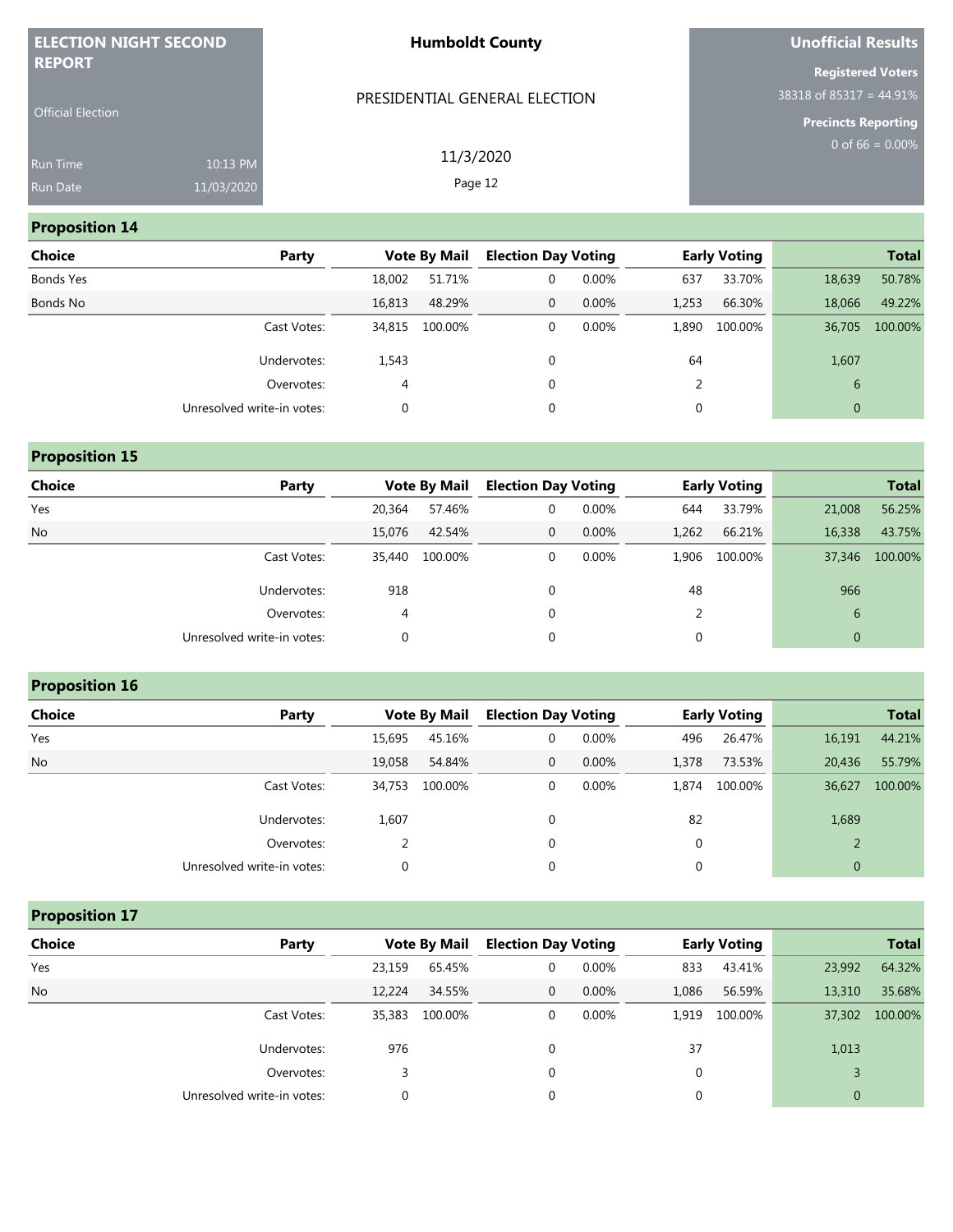| <b>ELECTION NIGHT SECOND</b> |            | <b>Humboldt County</b>        | Unofficial Results        |
|------------------------------|------------|-------------------------------|---------------------------|
| <b>REPORT</b>                |            |                               | <b>Registered Voters</b>  |
| <b>Official Election</b>     |            | PRESIDENTIAL GENERAL ELECTION | $38318$ of 85317 = 44.91% |
|                              |            |                               | Precincts Reporting       |
| <b>Run Time</b>              | 10:13 PM   | 11/3/2020                     | 0 of 66 = $0.00\%$        |
| <b>Run Date</b>              | 11/03/2020 | Page 13                       |                           |
|                              |            |                               |                           |

### **Proposition 18**

| <b>Choice</b> | Party                      |        | <b>Vote By Mail</b> | <b>Election Day Voting</b> |          |       | <b>Early Voting</b> |              | <b>Total</b> |
|---------------|----------------------------|--------|---------------------|----------------------------|----------|-------|---------------------|--------------|--------------|
| Yes           |                            | 17,503 | 49.44%              | 0                          | $0.00\%$ | 556   | 29.13%              | 18,059       | 48.40%       |
| <b>No</b>     |                            | 17,903 | 50.56%              | $\overline{0}$             | $0.00\%$ | 1,353 | 70.87%              | 19,256       | 51.60%       |
|               | Cast Votes:                | 35,406 | 100.00%             | $\mathbf 0$                | 0.00%    | 1.909 | 100.00%             | 37,315       | 100.00%      |
|               | Undervotes:                | 956    |                     |                            |          | 46    |                     | 1,002        |              |
|               | Overvotes:                 | 0      |                     |                            |          |       |                     |              |              |
|               | Unresolved write-in votes: | 0      |                     |                            |          | 0     |                     | $\mathbf{0}$ |              |

| <b>Proposition 1</b> |
|----------------------|
|                      |

| <b>Choice</b> | Party                      |        | <b>Vote By Mail</b> |                | <b>Election Day Voting</b> |              | <b>Early Voting</b> |              | <b>Total</b> |
|---------------|----------------------------|--------|---------------------|----------------|----------------------------|--------------|---------------------|--------------|--------------|
| Yes           |                            | 18,078 | 52.24%              | 0              | 0.00%                      | 700          | 37.45%              | 18,778       | 51.48%       |
| <b>No</b>     |                            | 16,528 | 47.76%              | $\overline{0}$ | $0.00\%$                   | 1,169        | 62.55%              | 17,697       | 48.52%       |
|               | Cast Votes:                | 34,606 | 100.00%             | $\mathbf{0}$   | 0.00%                      | 1.869        | 100.00%             | 36,475       | 100.00%      |
|               | Undervotes:                | 1,752  |                     | $\Omega$       |                            | 86           |                     | 1,838        |              |
|               | Overvotes:                 | 4      |                     | $\mathbf 0$    |                            |              |                     |              |              |
|               | Unresolved write-in votes: | 0      |                     | $\mathbf 0$    |                            | $\mathbf{0}$ |                     | $\mathbf{0}$ |              |

## **Proposition 20**

| <b>Choice</b> | Party                      |        | <b>Vote By Mail</b> | <b>Election Day Voting</b> |          |       | <b>Early Voting</b> |              | <b>Total</b> |
|---------------|----------------------------|--------|---------------------|----------------------------|----------|-------|---------------------|--------------|--------------|
| Yes           |                            | 10,659 | 30.98%              | 0                          | $0.00\%$ | 793   | 42.36%              | 11,452       | 31.56%       |
| <b>No</b>     |                            | 23,752 | 69.02%              | $\overline{0}$             | $0.00\%$ | 1.079 | 57.64%              | 24,831       | 68.44%       |
|               | Cast Votes:                | 34,411 | 100.00%             | 0                          | $0.00\%$ | 1.872 | 100.00%             | 36,283       | 100.00%      |
|               | Undervotes:                | 1,946  |                     | $\Omega$                   |          | 84    |                     | 2,030        |              |
|               | Overvotes:                 |        |                     | $\mathbf{0}$               |          | 0     |                     |              |              |
|               | Unresolved write-in votes: |        |                     | $\mathbf{0}$               |          |       |                     | $\mathbf{0}$ |              |

**Proposition 21**

| <b>Choice</b> | Party                      |        | <b>Vote By Mail</b> | <b>Election Day Voting</b> |          |       | <b>Early Voting</b> |                | <b>Total</b> |
|---------------|----------------------------|--------|---------------------|----------------------------|----------|-------|---------------------|----------------|--------------|
| Yes           |                            | 15,210 | 43.71%              | 0                          | 0.00%    | 524   | 27.83%              | 15,734         | 42.90%       |
| <b>No</b>     |                            | 19,584 | 56.29%              | $\mathbf{0}$               | $0.00\%$ | 1,359 | 72.17%              | 20,943         | 57.10%       |
|               | Cast Votes:                | 34,794 | 100.00%             | 0                          | 0.00%    | 1,883 | 100.00%             | 36,677         | 100.00%      |
|               | Undervotes:                | 1,565  |                     | 0                          |          | 67    |                     | 1,632          |              |
|               | Overvotes:                 |        |                     | $\Omega$                   |          |       |                     | $\overline{4}$ |              |
|               | Unresolved write-in votes: |        |                     | 0                          |          | 0     |                     | $\mathbf{0}$   |              |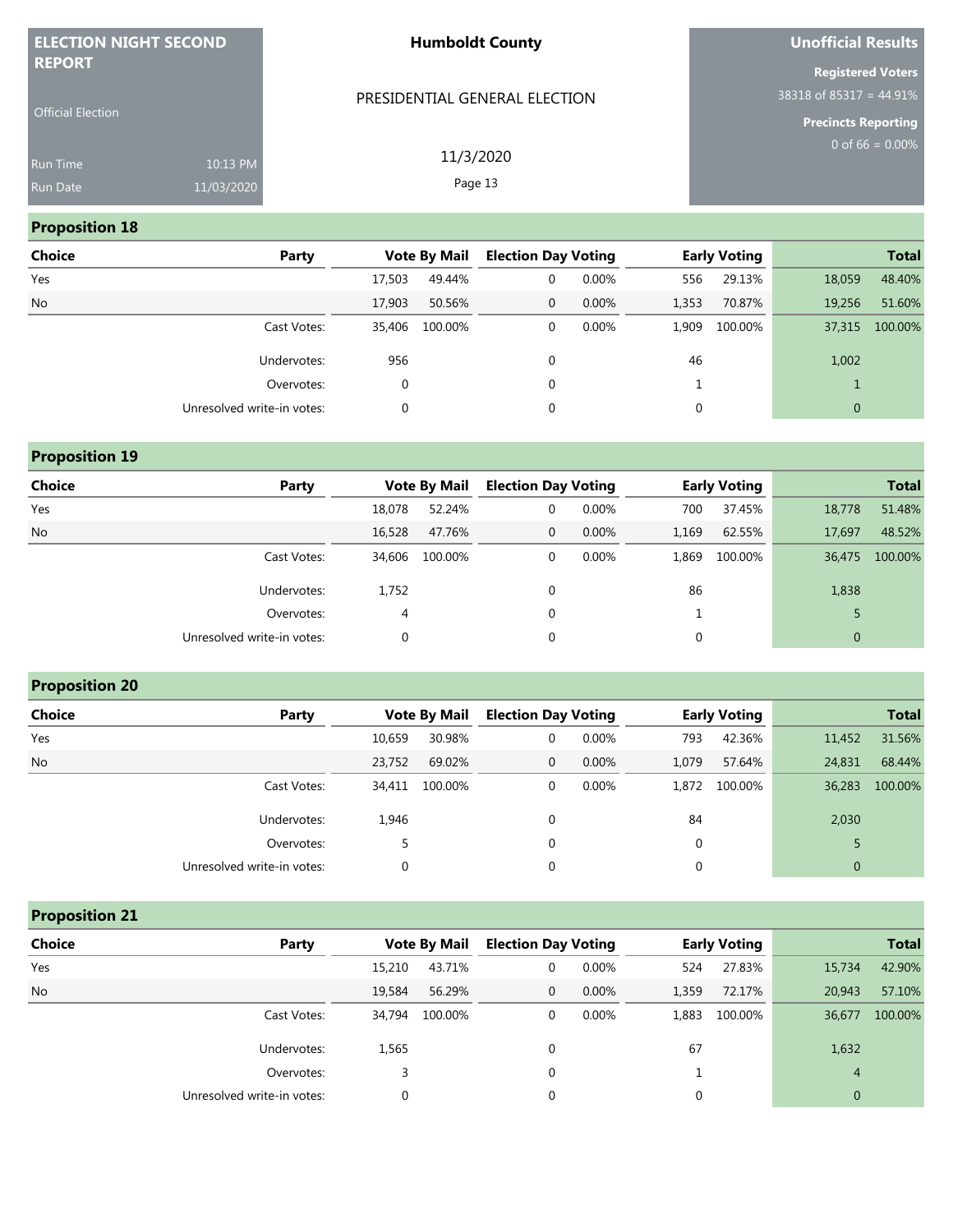| <b>ELECTION NIGHT SECOND</b>              |                        | <b>Humboldt County</b>        | <b>Unofficial Results</b>                                                              |
|-------------------------------------------|------------------------|-------------------------------|----------------------------------------------------------------------------------------|
| <b>REPORT</b><br><b>Official Election</b> |                        | PRESIDENTIAL GENERAL ELECTION | <b>Registered Voters</b><br>$38318$ of $85317 = 44.91\%$<br><b>Precincts Reporting</b> |
| Run Time<br>Run Date                      | 10:13 PM<br>11/03/2020 | 11/3/2020<br>Page 14          | 0 of $66 = 0.00\%$                                                                     |
| <b>Pronosition 22</b>                     |                        |                               |                                                                                        |

| <b>Proposition 22</b> |  |  |  |  |  |
|-----------------------|--|--|--|--|--|
|-----------------------|--|--|--|--|--|

| <b>Choice</b> | Party                      |        | <b>Vote By Mail</b> | <b>Election Day Voting</b> |          |       | <b>Early Voting</b> |                | <b>Total</b> |
|---------------|----------------------------|--------|---------------------|----------------------------|----------|-------|---------------------|----------------|--------------|
| Yes           |                            | 15,201 | 43.84%              | $\mathbf 0$                | $0.00\%$ | 1,070 | 57.22%              | 16,271         | 44.52%       |
| <b>No</b>     |                            | 19,474 | 56.16%              | $\Omega$                   | $0.00\%$ | 800   | 42.78%              | 20,274         | 55.48%       |
|               | Cast Votes:                | 34,675 | 100.00%             | $\mathbf 0$                | 0.00%    | 1,870 | 100.00%             | 36,545         | 100.00%      |
|               | Undervotes:                | 1,682  |                     | $\Omega$                   |          | 80    |                     | 1,762          |              |
|               | Overvotes:                 |        |                     | $\Omega$                   |          |       |                     | 6              |              |
|               | Unresolved write-in votes: | 0      |                     | $\Omega$                   |          | 0     |                     | $\overline{0}$ |              |

| <b>Proposition 23</b> |                            |        |                     |                            |       |             |                     |              |              |
|-----------------------|----------------------------|--------|---------------------|----------------------------|-------|-------------|---------------------|--------------|--------------|
| <b>Choice</b>         | Party                      |        | <b>Vote By Mail</b> | <b>Election Day Voting</b> |       |             | <b>Early Voting</b> |              | <b>Total</b> |
| Yes                   |                            | 13,876 | 40.05%              | 0                          | 0.00% | 493         | 26.61%              | 14,369       | 39.37%       |
| No                    |                            | 20,767 | 59.95%              | $\mathbf{0}$               | 0.00% | 1,360       | 73.39%              | 22,127       | 60.63%       |
|                       | Cast Votes:                | 34,643 | 100.00%             | 0                          | 0.00% | 1,853       | 100.00%             | 36,496       | 100.00%      |
|                       | Undervotes:                | 1,715  |                     | 0                          |       | 93          |                     | 1,808        |              |
|                       | Overvotes:                 | 4      |                     | 0                          |       | 5           |                     | 9            |              |
|                       | Unresolved write-in votes: | 0      |                     |                            |       | $\mathbf 0$ |                     | $\mathbf{0}$ |              |

|  |  | <b>Proposition 24</b> |  |
|--|--|-----------------------|--|
|--|--|-----------------------|--|

| <b>Choice</b> | Party                      |        | <b>Vote By Mail</b> | <b>Election Day Voting</b> |          |              | <b>Early Voting</b> |                | <b>Total</b> |
|---------------|----------------------------|--------|---------------------|----------------------------|----------|--------------|---------------------|----------------|--------------|
| Yes           |                            | 18,393 | 53.49%              | $\mathbf 0$                | 0.00%    | 791          | 42.64%              | 19,184         | 52.94%       |
| <b>No</b>     |                            | 15,992 | 46.51%              | $\mathbf{0}$               | $0.00\%$ | 1.064        | 57.36%              | 17,056         | 47.06%       |
|               | Cast Votes:                | 34,385 | 100.00%             | $\mathbf 0$                | 0.00%    |              | 1,855 100.00%       | 36,240         | 100.00%      |
|               | Undervotes:                | 1,973  |                     | $\Omega$                   |          | 96           |                     | 2,069          |              |
|               | Overvotes:                 | 4      |                     | 0                          |          | $\mathbf{0}$ |                     | $\overline{4}$ |              |
|               | Unresolved write-in votes: |        |                     | $\mathbf 0$                |          | 0            |                     | $\mathbf{0}$   |              |

**Proposition 25**

| <b>Choice</b> | Party                      |        | <b>Vote By Mail</b> | <b>Election Day Voting</b> |          |       | <b>Early Voting</b> |              | <b>Total</b> |
|---------------|----------------------------|--------|---------------------|----------------------------|----------|-------|---------------------|--------------|--------------|
| Yes           |                            | 17.621 | 51.15%              | $\Omega$                   | $0.00\%$ | 587   | 31.46%              | 18,208       | 50.14%       |
| No            |                            | 16,830 | 48.85%              | $\mathbf{0}$               | 0.00%    | 1.279 | 68.54%              | 18,109       | 49.86%       |
|               | Cast Votes:                | 34,451 | 100.00%             | 0                          | 0.00%    | 1,866 | 100.00%             | 36,317       | 100.00%      |
|               | Undervotes:                | 1,906  |                     | $\Omega$                   |          | 84    |                     | 1,990        |              |
|               | Overvotes:                 |        |                     | 0                          |          |       |                     | 6            |              |
|               | Unresolved write-in votes: |        |                     | 0                          |          | 0     |                     | $\mathbf{0}$ |              |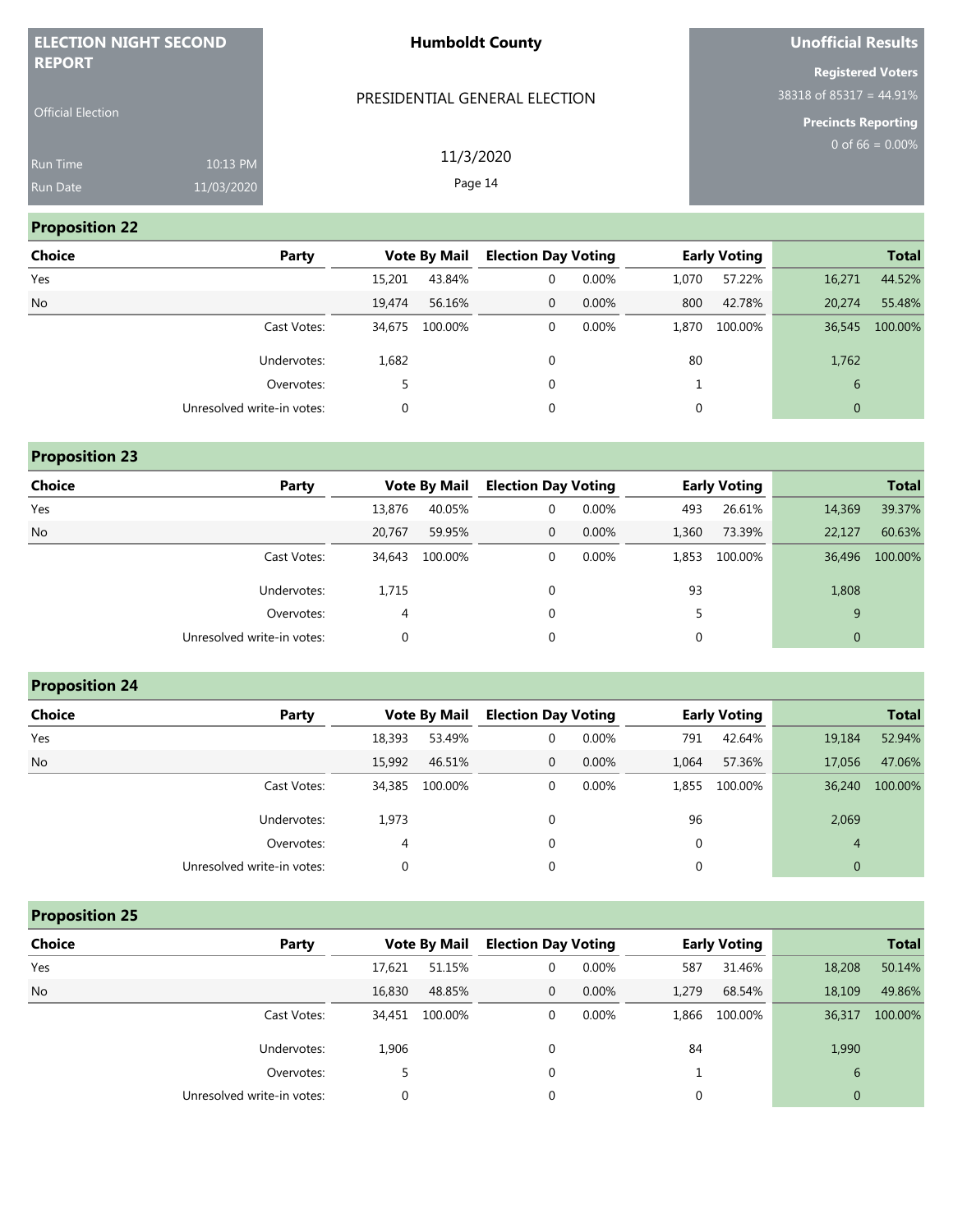| <b>ELECTION NIGHT SECOND</b> |                                                       | <b>Humboldt County</b>        | <b>Unofficial Results</b>                             |
|------------------------------|-------------------------------------------------------|-------------------------------|-------------------------------------------------------|
| <b>REPORT</b>                |                                                       | PRESIDENTIAL GENERAL ELECTION | <b>Registered Voters</b><br>$38318$ of 85317 = 44.91% |
| <b>Official Election</b>     |                                                       |                               | <b>Precincts Reporting</b>                            |
| <b>Run Time</b>              | 10:13 PM                                              | 11/3/2020                     | 0 of $66 = 0.00\%$                                    |
| Run Date                     | 11/03/2020                                            | Page 15                       |                                                       |
|                              | <b>Measure D South Bay Union School District Bond</b> |                               |                                                       |

| Choice    | Party                      |       | <b>Vote By Mail</b> | <b>Election Day Voting</b> |       |    | <b>Early Voting</b> |              | <b>Total</b> |
|-----------|----------------------------|-------|---------------------|----------------------------|-------|----|---------------------|--------------|--------------|
| Bonds Yes |                            | 1,173 | 61.09%              | $\overline{0}$             | 0.00% | 41 | 49.40%              | 1,214        | 60.61%       |
| Bonds No  |                            | 747   | 38.91%              | $\mathbf{0}$               | 0.00% | 42 | 50.60%              | 789          | 39.39%       |
|           | Cast Votes:                | 1.920 | 100.00%             | $\mathbf{0}$               | 0.00% | 83 | 100.00%             | 2.003        | 100.00%      |
|           | Undervotes:                | 72    |                     | $\Omega$                   |       | 4  |                     | 76           |              |
|           | Overvotes:                 |       |                     | 0                          |       | 0  |                     | $\mathbf{0}$ |              |
|           | Unresolved write-in votes: |       |                     | $\mathbf{0}$               |       | 0  |                     | $\mathbf{0}$ |              |

### **Measure I County of Humboldt, Unincorporated Area**

| Choice    | Party                      |        | <b>Vote By Mail</b> | <b>Election Day Voting</b> |          |     | <b>Early Voting</b> |              | <b>Total</b> |
|-----------|----------------------------|--------|---------------------|----------------------------|----------|-----|---------------------|--------------|--------------|
| Yes       |                            | 13,564 | 70.38%              | 0                          | 0.00%    | 451 | 47.27%              | 14,015       | 69.29%       |
| <b>No</b> |                            | 5,709  | 29.62%              | $\mathbf{0}$               | 0.00%    | 503 | 52.73%              | 6.212        | 30.71%       |
|           | Cast Votes:                | 19,273 | 100.00%             | $\mathbf{0}$               | $0.00\%$ | 954 | 100.00%             | 20,227       | 100.00%      |
|           | Undervotes:                | 877    |                     | $\mathbf 0$                |          | 35  |                     | 912          |              |
|           | Overvotes:                 | 2      |                     | $\mathbf 0$                |          | 3   |                     |              |              |
|           | Unresolved write-in votes: | 0      |                     | $\mathbf 0$                |          | 0   |                     | $\mathbf{0}$ |              |
|           |                            |        |                     |                            |          |     |                     |              |              |

## **Measure A City Of Arcata, Special Tax Choice Party Party Vote By Mail Election Day Voting Early Voting Party Total** Yes 3,649 79.62% 0 0.00% 177 67.82% 3,826 78.98% No 934 20.38% 0 0.00% 84 32.18% 1,018 21.02% Cast Votes: 4,583 100.00% 0 0.00% 261 100.00% 4,844 100.00% Undervotes: 156 0 0 9 165 Overvotes: 2 0 0 2 Unresolved write-in votes:  $\begin{array}{ccc} 0 & 0 & 0 \end{array}$

### **Measure B City Of Arcata, Ordinance**

| <b>Choice</b> | Party                      |       | <b>Vote By Mail</b> | <b>Election Day Voting</b> |          |     | <b>Early Voting</b> |              | <b>Total</b> |
|---------------|----------------------------|-------|---------------------|----------------------------|----------|-----|---------------------|--------------|--------------|
| Yes           |                            | 3.540 | 79.30%              | 0                          | 0.00%    | 175 | 68.36%              | 3,715        | 78.71%       |
| <b>No</b>     |                            | 924   | 20.70%              | $\overline{0}$             | $0.00\%$ | 81  | 31.64%              | 1,005        | 21.29%       |
|               | Cast Votes:                | 4.464 | 100.00%             | 0                          | 0.00%    | 256 | 100.00%             | 4.720        | 100.00%      |
|               | Undervotes:                | 276   |                     | 0                          |          | 14  |                     | 290          |              |
|               | Overvotes:                 |       |                     | 0                          |          | 0   |                     |              |              |
|               | Unresolved write-in votes: |       |                     | 0                          |          | 0   |                     | $\mathbf{0}$ |              |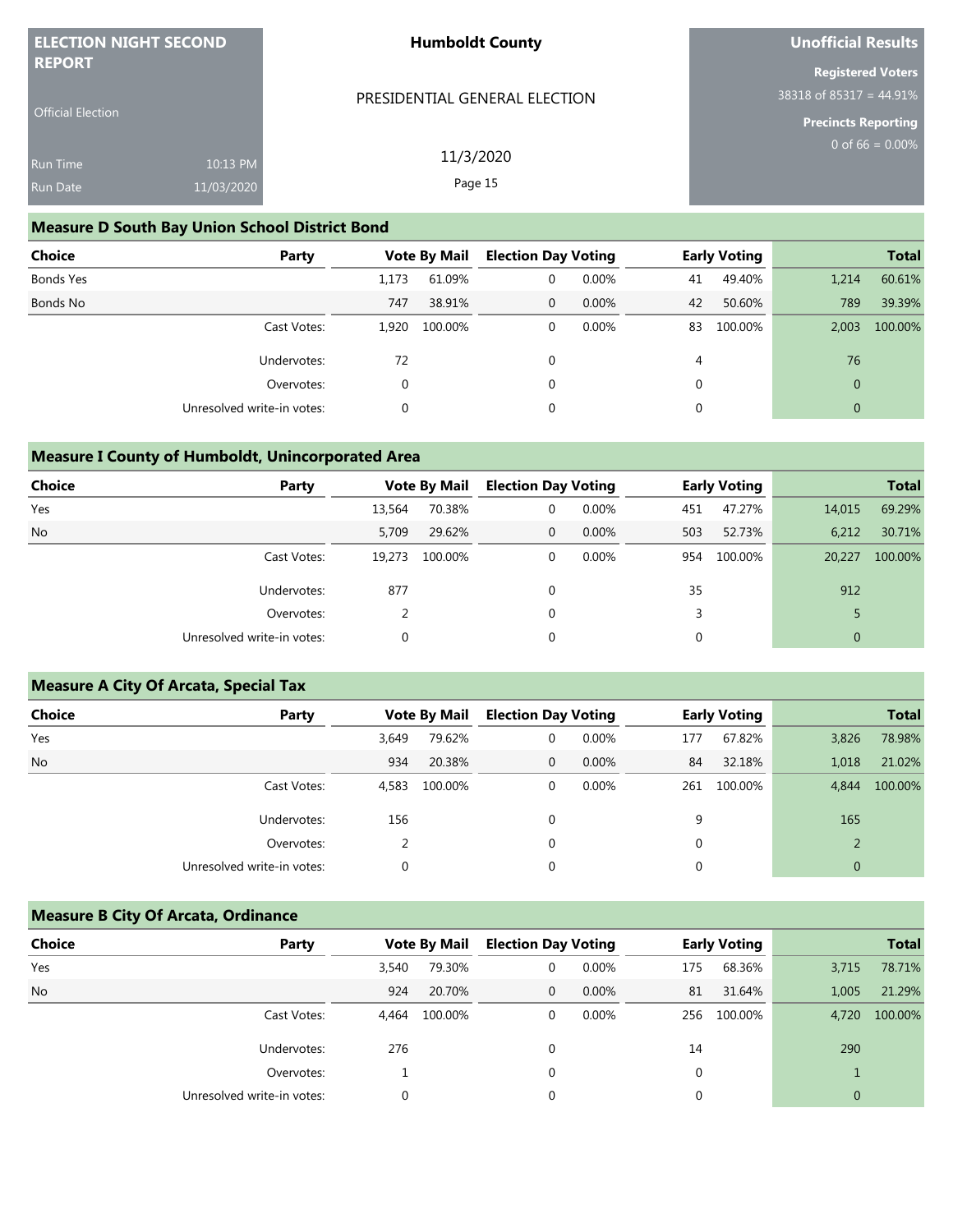| <b>ELECTION NIGHT SECOND</b><br><b>REPORT</b> |                                              | <b>Humboldt County</b>        | Unofficial Results                                    |
|-----------------------------------------------|----------------------------------------------|-------------------------------|-------------------------------------------------------|
|                                               |                                              | PRESIDENTIAL GENERAL ELECTION | <b>Registered Voters</b><br>$38318$ of 85317 = 44.91% |
| <b>Official Election</b>                      |                                              |                               | <b>Precincts Reporting</b>                            |
| <b>Run Time</b>                               | 10:13 PM                                     | 11/3/2020                     | 0 of $66 = 0.00\%$                                    |
| Run Date                                      | 11/03/2020                                   | Page 16                       |                                                       |
|                                               | Measure C City Of Eurolia, Charton Amendment |                               |                                                       |

### **Measure C City Of Eureka, Charter Amendment**

| <b>Choice</b> | Party                      |       | <b>Vote By Mail</b> | <b>Election Day Voting</b> |          |     | <b>Early Voting</b> |              | <b>Total</b> |
|---------------|----------------------------|-------|---------------------|----------------------------|----------|-----|---------------------|--------------|--------------|
| Yes           |                            | 4,113 | 63.51%              | $\mathbf{0}$               | $0.00\%$ | 139 | 42.38%              | 4,252        | 62.49%       |
| <b>No</b>     |                            | 2,363 | 36.49%              | $\mathbf{0}$               | $0.00\%$ | 189 | 57.62%              | 2,552        | 37.51%       |
|               | Cast Votes:                | 6.476 | 100.00%             | $\mathbf{0}$               | 0.00%    | 328 | 100.00%             | 6,804        | 100.00%      |
|               | Undervotes:                | 456   |                     | $\mathbf 0$                |          | 12  |                     | 468          |              |
|               | Overvotes:                 | 0     |                     | $\mathbf 0$                |          | 0   |                     | $\mathbf{0}$ |              |
|               | Unresolved write-in votes: | 0     |                     | $\mathbf 0$                |          | 0   |                     | $\mathbf{0}$ |              |

### **Measure H City Of Eureka, Supplemental Transaction and Use Tax**

| <b>Choice</b><br>Party     |       | <b>Vote By Mail</b> | <b>Election Day Voting</b> |       |     | <b>Early Voting</b> |                | <b>Total</b> |
|----------------------------|-------|---------------------|----------------------------|-------|-----|---------------------|----------------|--------------|
| Yes                        | 4,660 | 69.22%              | 0                          | 0.00% | 174 | 52.73%              | 4,834          | 68.45%       |
| <b>No</b>                  | 2.072 | 30.78%              | $\overline{0}$             | 0.00% | 156 | 47.27%              | 2,228          | 31.55%       |
| Cast Votes:                | 6.732 | 100.00%             | $\mathbf 0$                | 0.00% | 330 | 100.00%             | 7,062          | 100.00%      |
| Undervotes:                | 200   |                     | 0                          |       | 10  |                     | 210            |              |
| Overvotes:                 | 0     |                     | 0                          |       | 0   |                     | $\mathbf{0}$   |              |
| Unresolved write-in votes: | 0     |                     | 0                          |       | 0   |                     | $\overline{0}$ |              |

### **Measure G City Of Fortuna, Extension of Current Essential Services Funding Measure**

| <b>Choice</b> | Party                      |       | <b>Vote By Mail</b> | <b>Election Day Voting</b> |          |     | <b>Early Voting</b> |                | <b>Total</b> |
|---------------|----------------------------|-------|---------------------|----------------------------|----------|-----|---------------------|----------------|--------------|
| Yes           |                            | 1,952 | 71.92%              | 0                          | $0.00\%$ | 137 | 58.05%              | 2,089          | 70.81%       |
| <b>No</b>     |                            | 762   | 28.08%              | $\mathbf{0}$               | $0.00\%$ | 99  | 41.95%              | 861            | 29.19%       |
|               | Cast Votes:                | 2.714 | 100.00%             | 0                          | 0.00%    | 236 | 100.00%             | 2,950          | 100.00%      |
|               | Undervotes:                | 90    |                     | 0                          |          | 10  |                     | 100            |              |
|               | Overvotes:                 |       |                     | 0                          |          |     |                     |                |              |
|               | Unresolved write-in votes: |       |                     | $\mathbf{0}$               |          | 0   |                     | $\overline{0}$ |              |

### **Measure E City Of Trinidad, Special Tax**

| Choice    | Party                      |     | <b>Vote By Mail</b> | <b>Election Day Voting</b> |          |   | <b>Early Voting</b> |                | <b>Total</b> |
|-----------|----------------------------|-----|---------------------|----------------------------|----------|---|---------------------|----------------|--------------|
| Yes       |                            | 119 | 74.38%              | 0                          | $0.00\%$ |   | 100.00%             | 121            | 74.69%       |
| <b>No</b> |                            | 41  | 25.63%              | $\mathbf{0}$               | 0.00%    | 0 | 0.00%               | 41             | 25.31%       |
|           | Cast Votes:                | 160 | 100.00%             | 0                          | 0.00%    |   | 100.00%             | 162            | 100.00%      |
|           | Undervotes:                | b   |                     | 0                          |          | 0 |                     | 6              |              |
|           | Overvotes:                 | 0   |                     | $\Omega$                   |          | 0 |                     | $\overline{0}$ |              |
|           | Unresolved write-in votes: |     |                     |                            |          | 0 |                     | $\overline{0}$ |              |